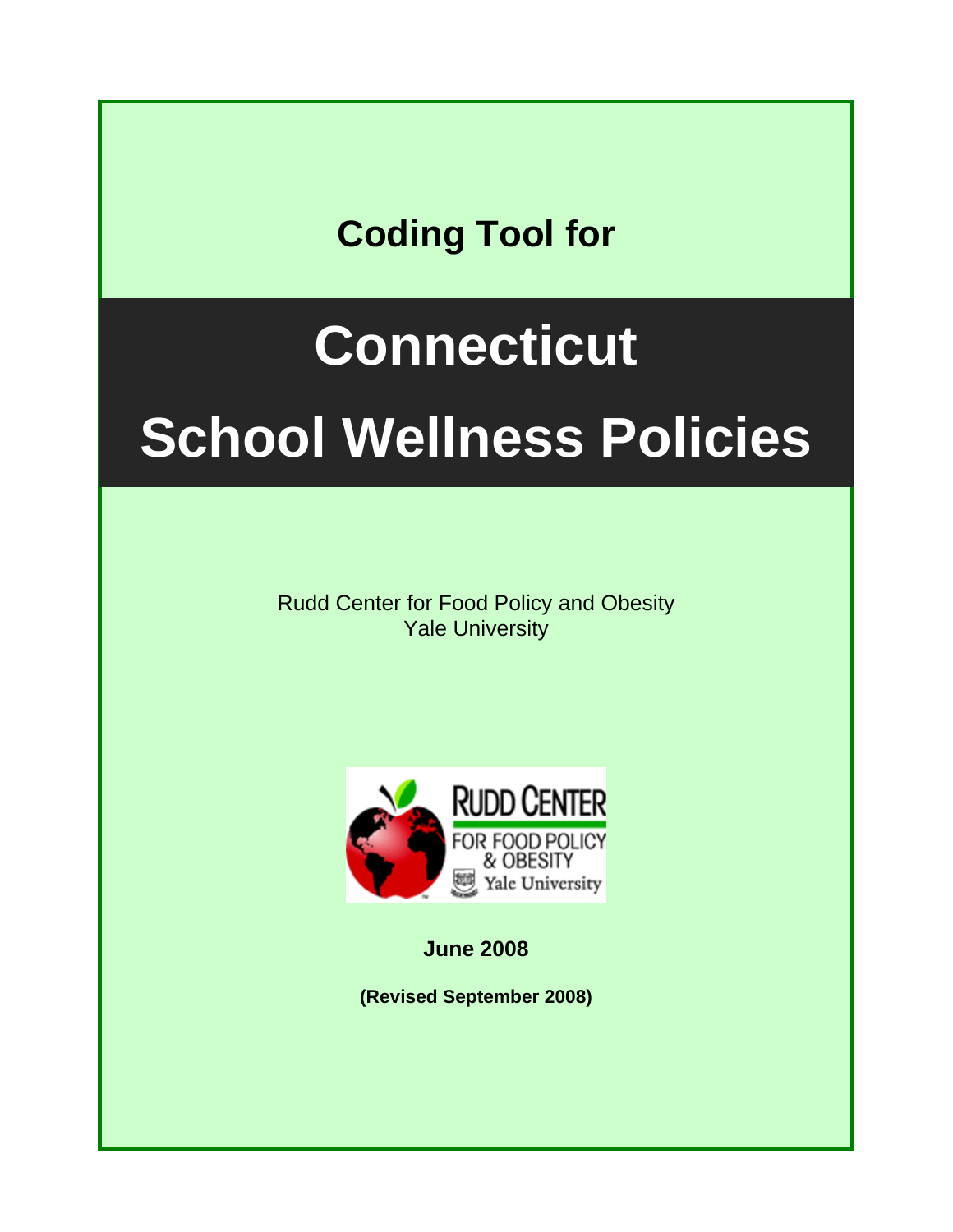The *Coding Tool for Connecticut School Wellness Policies* was developed through a grant from the Robert Wood Johnson Foundation to the Rudd Center for Food Policy and Obesity at Yale University, in partnership with the Connecticut State Department of Education. It was adapted from the *Comprehensive Coding System to Measure the Quality of School Wellness Policies* developed by the Robert Wood Johnson Foundation Healthy Eating Research Program, consisting of the Rudd Center for Food Policy and Obesity at Yale University, Pennsylvania State University, the University of Minnesota and the University of Washington. This instrument was designed to be a common and reliable method for evaluating school wellness policies within and across states. To learn more about the development of the tool, go to [http://www.yaleruddcenter.org/what/](http://www.yaleruddcenter.org/what/%0Bcommunities/topic_school_wellness.html) [communities/topic\\_school\\_wellness.html.](http://www.yaleruddcenter.org/what/%0Bcommunities/topic_school_wellness.html)

The *Coding Tool for Connecticut School Wellness Policies* is based on the federal requirements for school wellness policy (Public Law 108-265, The Child Nutrition and WIC Reauthorization Act of 2004), applicable state statutes and regulations, and the Connecticut State Department of Education's (CSDE) recommendations for policy language. For additional information on the coding tool, contact:

> Marlene Schwartz, PhD, Deputy Director Rudd Center for Food Policy & Obesity Yale University Department of Psychology P.O. Box 208205 New Haven, CT 06520 Phone: (203) 432-0662 E-mail: [marlene.schwartz@yale.edu](mailto:marlene.schwartz@yale.edu)



For additional information on the U.S. Department of Agriculture's requirements and the Connecticut State Department of Education's recommendations for Connecticut school wellness policies, see CSDE's *Action Guide for School Nutrition and Physical Activity Policies* at<http://www.sde.ct.gov/sde/cwp/view.asp?a=2626&q=320754#Action> or contact:

> Susan S. Fiore, MS, RD, Nutrition Education Coordinator Connecticut State Department of Education Bureau of Health/Nutrition, Family Services and Adult Education 25 Industrial Park Road Middletown, CT 06457 Phone: (860) 807-2075 E-mail: [susan.fiore@ct.gov](mailto:susan.fiore@ct.gov)

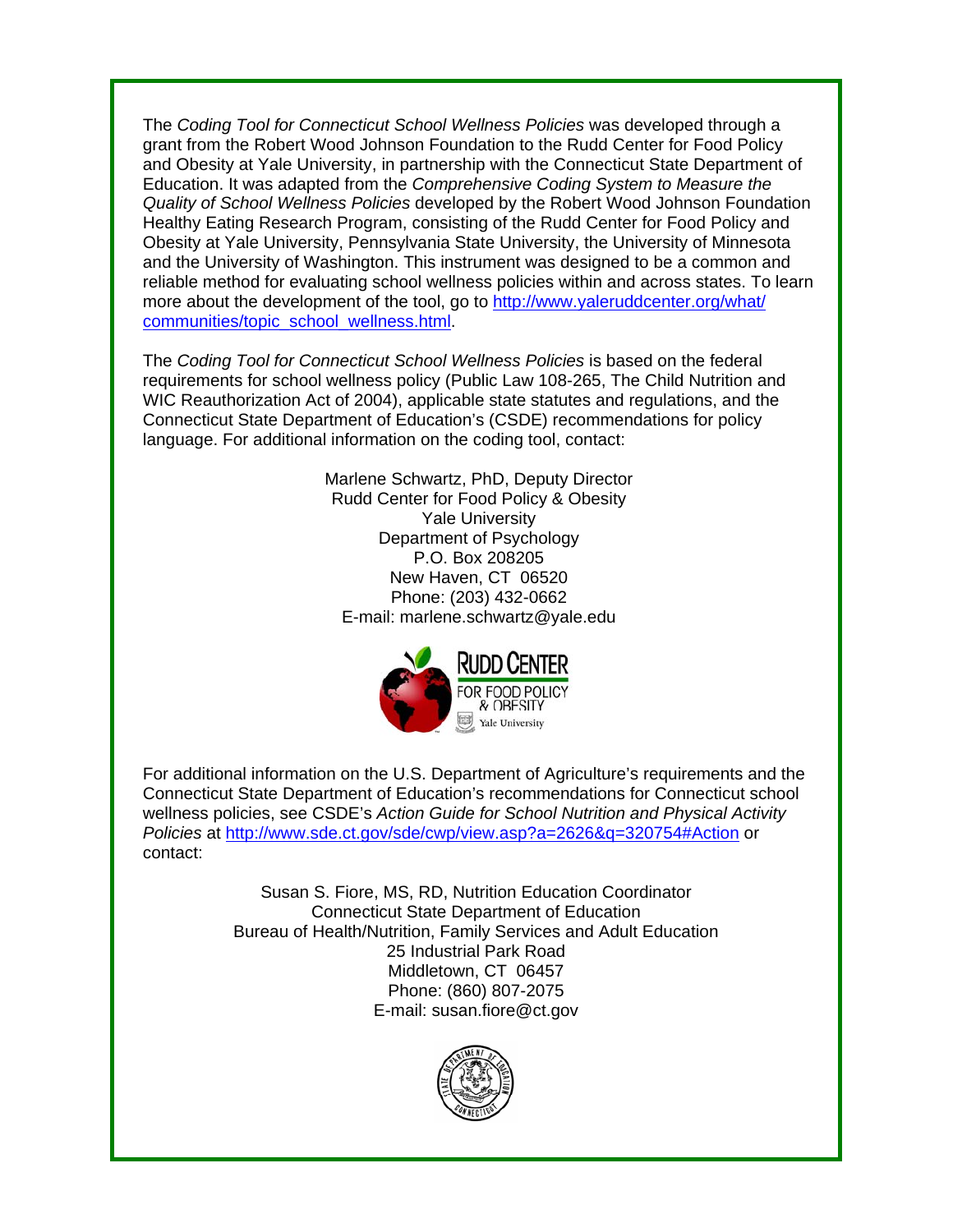#### **CODING TOOL FOR CONNECTICUT SCHOOL WELLNESS POLICIES**

The *Coding Tool for Connecticut School Wellness Policies* provides guidance on using the *School Wellness Policy Rating Sheet* [\(http://www.yaleruddcenter.org/what/communities/](http://www.yaleruddcenter.org/what/communities/%0Btopic_school_wellness.html) topic school wellness.html) to score district school wellness policies. Scoring is based on seven

sections, containing a total of 96 policy items. The sections include:

- Section 1 Nutrition Education (page 3)
- Section 2 School Meals (page 4)
- Section 3 Other School Food and Beverages (page 6)
- Section 4 Physical Education (page 12)
- Section 5 Physical Activity (page 15)
- Section 6 Communication and Promotion (page 16)
- Section 7 Evaluation (page 19)

#### **CODING**

This coding manual lists each policy item followed by an explanation of the item and examples of "1" and "2" statements. Each policy item is coded as "0," "1," or "2," using the definitions below. (Note: In this document, "coding" is used interchangeably with "rating." In the *School Wellness Policy Rating Sheet*, "rating" refers to how each item is coded.)

| <b>Code</b>    |                                        |                                                                                                                                                                                                                                                                                                                                                                                                                                                                                                                                    | <b>Explanation</b>                                                                                                                                                                                                                                                                                                                                                                                                                                                                            |  |  |  |  |
|----------------|----------------------------------------|------------------------------------------------------------------------------------------------------------------------------------------------------------------------------------------------------------------------------------------------------------------------------------------------------------------------------------------------------------------------------------------------------------------------------------------------------------------------------------------------------------------------------------|-----------------------------------------------------------------------------------------------------------------------------------------------------------------------------------------------------------------------------------------------------------------------------------------------------------------------------------------------------------------------------------------------------------------------------------------------------------------------------------------------|--|--|--|--|
| $\bf{0}$       | = Not Mentioned                        |                                                                                                                                                                                                                                                                                                                                                                                                                                                                                                                                    | The item is not included in the text of the policy.                                                                                                                                                                                                                                                                                                                                                                                                                                           |  |  |  |  |
| 1              |                                        |                                                                                                                                                                                                                                                                                                                                                                                                                                                                                                                                    | The item is mentioned, but the policy will be hard to enforce because<br>either the statement is vague, and/or the item is only recommended. For<br>example, if the words "should" or "may" are used, the item will be coded<br>as "1." If there are clear "loopholes" in the policy that weaken the<br>enforcement of the item, the item will be coded as "1." Code as "1" if the<br>policy mentions a potential future plan to act without specifying when the<br>plan will be established. |  |  |  |  |
|                | = Weak Statement                       |                                                                                                                                                                                                                                                                                                                                                                                                                                                                                                                                    | Words that often imply the policy is weakened in an area and should be<br>coded as "1" include: may, can, could, should, might, encourage,<br>suggest, urge, some, partial, make an effort, and try. An exception to<br>this would be if the district is unable to enforce action on the item, such as<br>teachers role modeling healthy behaviors, or encouraging the use of<br>sports facilities by community groups (in this case the item would be<br>coded as "2").                      |  |  |  |  |
| $\overline{2}$ | = Meets/Exceeds<br><b>Expectations</b> |                                                                                                                                                                                                                                                                                                                                                                                                                                                                                                                                    | To be coded as "2," the item needs to be specifically described (e.g., a<br>concept followed by specific plans or strategies for implementation) and<br>there must be wording indicating that this component of the policy is<br>required (e.g., shall or will). A "2" means that the policy makers are<br>committed to making the item happen.                                                                                                                                               |  |  |  |  |
|                |                                        |                                                                                                                                                                                                                                                                                                                                                                                                                                                                                                                                    | Words that typically imply that action is required include: <b>shall, will, must,</b><br>have to, insist, require, all, total, comply, and enforce.                                                                                                                                                                                                                                                                                                                                           |  |  |  |  |
|                | <b>Coding Hint</b>                     | One method for deciding between a "1" and a "2" is to consider the scenario of a parent<br>going to the board of education in a district to discuss something happening in a school.<br>If the policy is written in a way that it is not clear exactly how the school should behave<br>regarding the issue at hand, code the item as "1." If the policy is written in a way that the<br>parent and board of education will have no trouble deciding if the school is or is not<br>compliant with the policy, code the item as "2." |                                                                                                                                                                                                                                                                                                                                                                                                                                                                                               |  |  |  |  |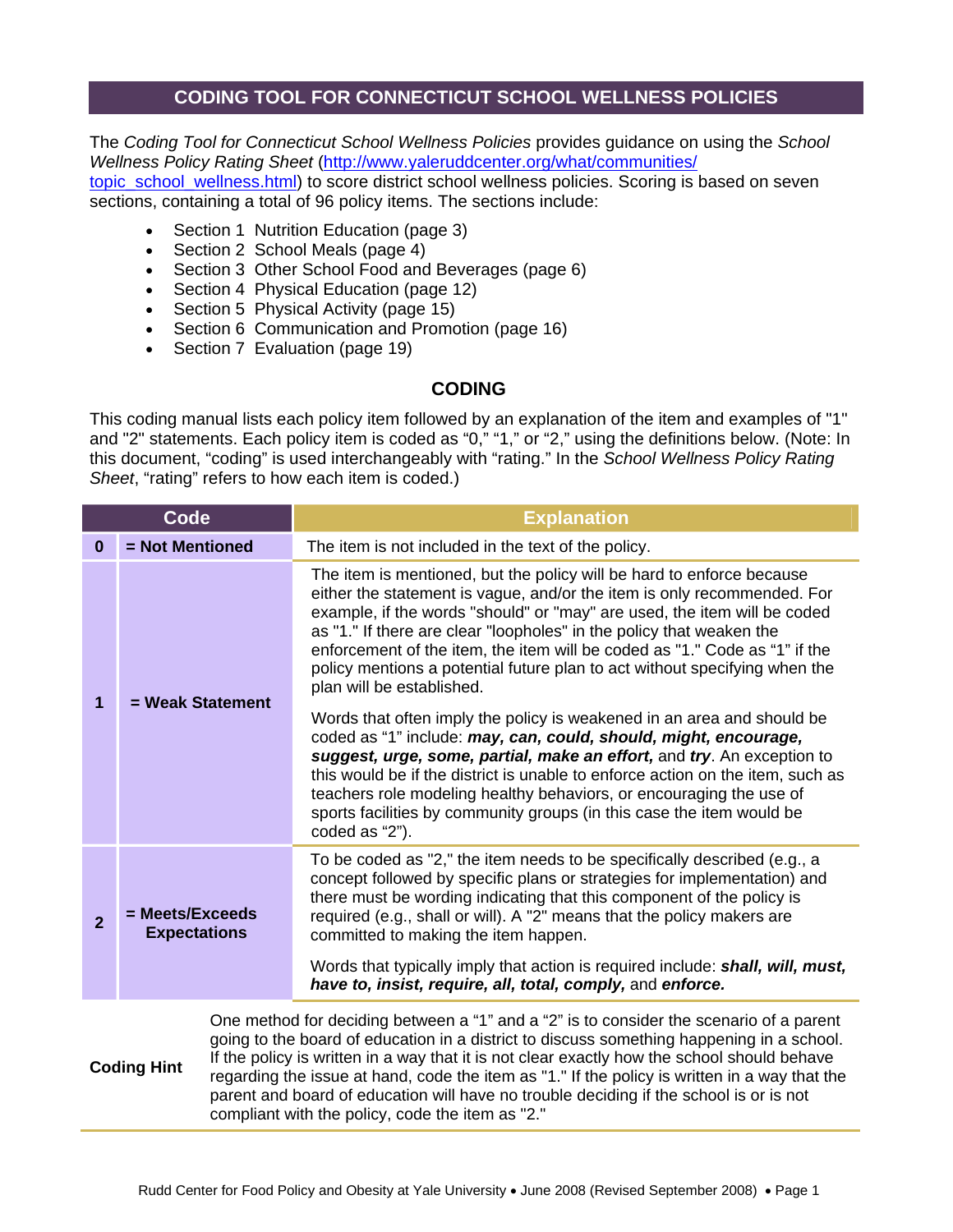The federal wellness policy requirements are incorporated into the beginning of each section, as appropriate, and are labeled "Federal Wellness." The language for these items is from the federal requirements (Public Law 108-265, The Child Nutrition and WIC Reauthorization Act of 2004).

#### **SCORING**

Policies are scored to determine comprehensiveness and strength. Comprehensiveness reflects the proportion of item topics that are simply mentioned. Strength reflects the proportion of items that are addressed with *specific* and *directive* language.

| <b>Score</b>                                        | <b>Explanation</b>                                                                                                                                                                                                |  |  |  |
|-----------------------------------------------------|-------------------------------------------------------------------------------------------------------------------------------------------------------------------------------------------------------------------|--|--|--|
| <b>Comprehensiveness</b><br><b>Score by section</b> | Comprehensiveness is calculated by counting the number of items coded as<br>"1" or "2" in each section, dividing this number by the number of policy items<br>in the section, and multiplying this number by 100. |  |  |  |
| <b>Strength Score by</b><br>section                 | Strength is calculated by counting the number of items coded as "2" in each<br>section, dividing this number by the number of policy items in the section, and<br>multiplying this number by 100.                 |  |  |  |
| <b>Total</b><br><b>Comprehensiveness</b>            | Total comprehensiveness is calculated by adding the comprehensiveness<br>scores for each of the seven sections and dividing this number by 7.                                                                     |  |  |  |
| <b>Total Strength</b>                               | Total strength is calculated by adding the strength scores for each of the<br>seven sections and dividing this number by 7.                                                                                       |  |  |  |

#### **The example below shows the calculation of sample scores for Section 1: Nutrition Education.**

| <b>Section 1. Nutrition Education</b><br><b>Rating</b> |                                                                                                                                                                                     |                                                                                                                                                                              |    |  |  |  |
|--------------------------------------------------------|-------------------------------------------------------------------------------------------------------------------------------------------------------------------------------------|------------------------------------------------------------------------------------------------------------------------------------------------------------------------------|----|--|--|--|
| NE <sub>1</sub>                                        | Includes goals for nutrition education that are designed to promote student wellness in a manner<br>that the local education agency determines is appropriate (Federal Requirement) |                                                                                                                                                                              |    |  |  |  |
| NE <sub>2</sub>                                        | Nutrition curriculum provided for each grade level                                                                                                                                  |                                                                                                                                                                              |    |  |  |  |
| NE3                                                    |                                                                                                                                                                                     | Coordinates nutrition education with the larger school community                                                                                                             | 2  |  |  |  |
| NE4                                                    |                                                                                                                                                                                     | Nutrition education extends beyond the school environment                                                                                                                    |    |  |  |  |
| NE <sub>5</sub>                                        |                                                                                                                                                                                     | District provides nutrition education training for all teachers                                                                                                              |    |  |  |  |
| NE <sub>6</sub>                                        | Nutrition education is integrated into other subjects beyond health education                                                                                                       |                                                                                                                                                                              |    |  |  |  |
| NE7                                                    | Nutrition education teaches skills that are behavior focused, interactive and/or participatory                                                                                      |                                                                                                                                                                              |    |  |  |  |
| NE <sub>8</sub>                                        | Specifies number of nutrition education courses or contact hours                                                                                                                    |                                                                                                                                                                              |    |  |  |  |
| NE9                                                    | Nutrition education quality is addressed                                                                                                                                            |                                                                                                                                                                              |    |  |  |  |
|                                                        | <b>Subtotal for</b><br><b>Section 1</b>                                                                                                                                             | <b>Comprehensiveness Score</b><br>Count the number of items rated as "1" or "2" and divide this number by 9.<br>Multiply by 100. Do not count an item if it is rated as "0." | 67 |  |  |  |
|                                                        | <b>Nutrition Education</b>                                                                                                                                                          | <b>Strength Score</b><br>Count the number of items rated as "2" and divide this number by 9.<br>Multiply by 100.                                                             |    |  |  |  |

**Comprehensiveness Score** = There are two items rated as "1" and four items rated as "2," for a total of six items. Six divided by 9 equals 0.67, multiplied by 100 for a score of 67.

**Strength Score** = There are four items rated as "2." Four divided by 9 equals 0.44, multiplied by 100 for a score of 44.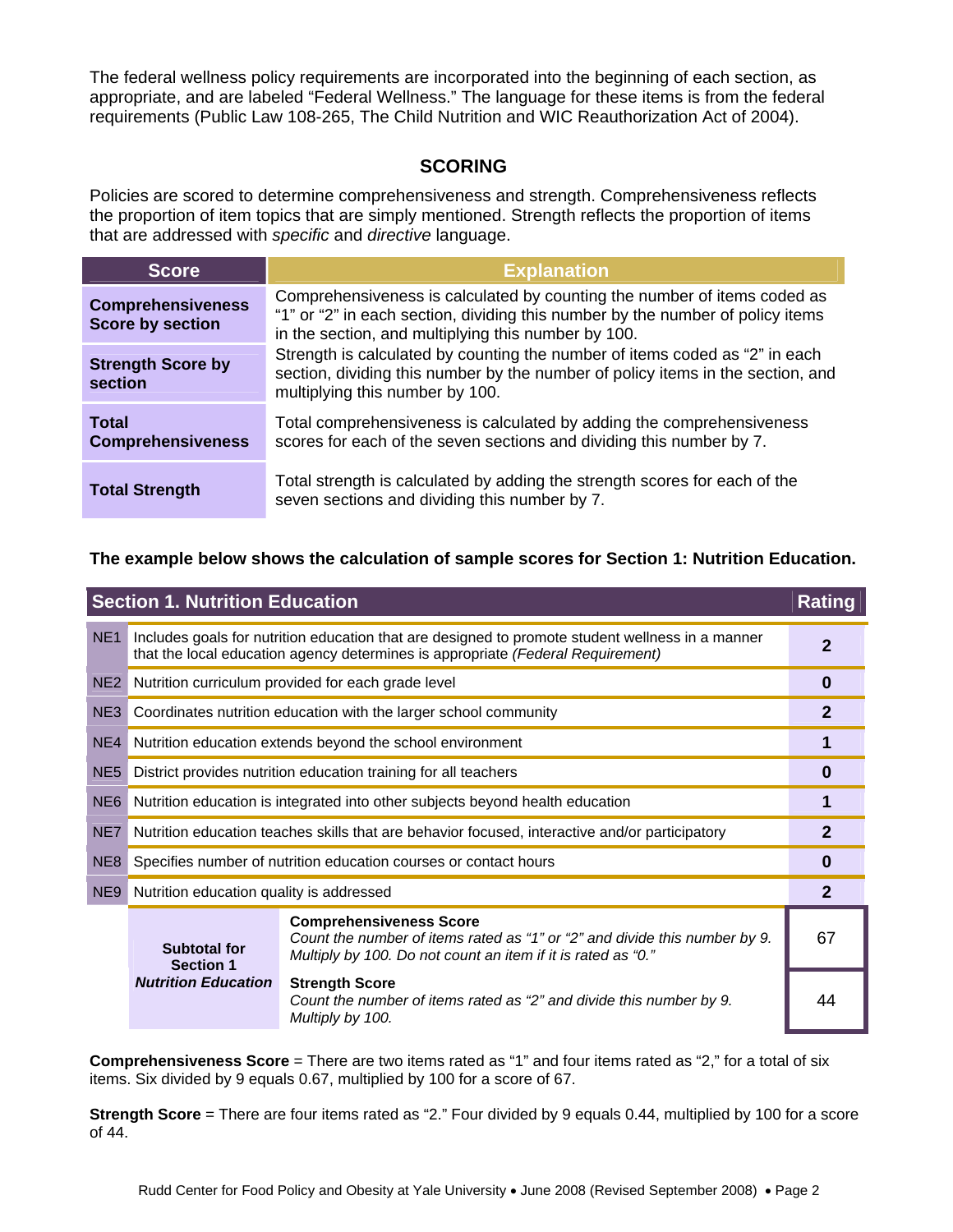## **Section 1. Nutrition Education**

| #               | <b>Policy Item</b>                                                                                                                                                                       |                | <b>Coding Guidance</b>                                                                                                                                                                                                                                                                                                                                                                                                                                                                                                       |  |
|-----------------|------------------------------------------------------------------------------------------------------------------------------------------------------------------------------------------|----------------|------------------------------------------------------------------------------------------------------------------------------------------------------------------------------------------------------------------------------------------------------------------------------------------------------------------------------------------------------------------------------------------------------------------------------------------------------------------------------------------------------------------------------|--|
| NE <sub>1</sub> | Federal Wellness: Includes goals for<br>nutrition education that are designed<br>to promote student wellness in a<br>manner that the local education<br>agency determines is appropriate |                | No goals for nutrition education are mentioned                                                                                                                                                                                                                                                                                                                                                                                                                                                                               |  |
|                 |                                                                                                                                                                                          |                | Any nutrition education goal statement is mentioned                                                                                                                                                                                                                                                                                                                                                                                                                                                                          |  |
|                 |                                                                                                                                                                                          |                |                                                                                                                                                                                                                                                                                                                                                                                                                                                                                                                              |  |
|                 |                                                                                                                                                                                          | 0              | Not mentioned                                                                                                                                                                                                                                                                                                                                                                                                                                                                                                                |  |
| NE <sub>2</sub> | Nutrition curriculum provided for<br>each grade level                                                                                                                                    | 1              | Default if policy specifies "Healthy and Balanced Living Curriculum<br>Framework," "Connecticut Frameworks," or "state standards;" OR policy<br>describes general curriculum for "PK-12," "K-12," or "all levels," but it is<br>unclear if each grade will receive nutrition education                                                                                                                                                                                                                                       |  |
|                 |                                                                                                                                                                                          | 2              | Clear that nutrition education is taught in each grade<br>e.g., "Nutrition topics shall be integrated within the comprehensive<br>health education curriculum taught at every grade level (PK-12)."                                                                                                                                                                                                                                                                                                                          |  |
|                 |                                                                                                                                                                                          |                |                                                                                                                                                                                                                                                                                                                                                                                                                                                                                                                              |  |
|                 |                                                                                                                                                                                          | 0              | Not mentioned                                                                                                                                                                                                                                                                                                                                                                                                                                                                                                                |  |
| NE3             | Coordinates nutrition education with<br>the larger school community                                                                                                                      | 1              | Vague and/or suggested<br>e.g., "The entire school environment, not just the classroom, shall be<br>aligned with healthy school goals to positively influence a student's<br>understanding, beliefs, and habits as they relate to good nutrition and<br>regular physical activity."                                                                                                                                                                                                                                          |  |
|                 |                                                                                                                                                                                          | $\overline{2}$ | Specific and required strategies mentioned<br>e.g., "The nutrition education program shall work with school meal<br>programs through school gardens and by having the cafeteria serve as<br>a learning lab."                                                                                                                                                                                                                                                                                                                 |  |
|                 |                                                                                                                                                                                          |                |                                                                                                                                                                                                                                                                                                                                                                                                                                                                                                                              |  |
|                 | Nutrition education extends beyond<br>the school environment                                                                                                                             | $\Omega$       | Not mentioned                                                                                                                                                                                                                                                                                                                                                                                                                                                                                                                |  |
|                 |                                                                                                                                                                                          | $\mathbf{1}$   | Vague and/or suggested<br>e.g., "To the extent possible, families and community organizations are<br><i>involved in nutrition education.</i> "                                                                                                                                                                                                                                                                                                                                                                               |  |
| NE4             |                                                                                                                                                                                          | $\overline{2}$ | Specific strategies required: Team Nutrition schools, student community<br>nutrition projects, opportunities for students to volunteer in nutrition,<br>homework students can do with families (reading and interpreting nutrition<br>facts labels, preparing healthy recipes), etc.<br>e.g., "Families are invited to attend exhibitions of student nutrition<br>projects"; "School staff will cooperate with other agencies and<br>community groups to provide opportunities for student projects related<br>to nutrition. |  |
|                 |                                                                                                                                                                                          |                |                                                                                                                                                                                                                                                                                                                                                                                                                                                                                                                              |  |
|                 |                                                                                                                                                                                          | 0              | Not mentioned. Training on the school wellness policy does not qualify for<br>a 1 or 2.                                                                                                                                                                                                                                                                                                                                                                                                                                      |  |
| NE <sub>5</sub> | District provides nutrition education<br>training for all teachers                                                                                                                       | $\mathbf{1}$   | Type of training is vague and/or provision of training is suggested<br>e.g., "In service training for staff will be encouraged."                                                                                                                                                                                                                                                                                                                                                                                             |  |
|                 |                                                                                                                                                                                          | 2              | Provision of nutrition education training is required<br>e.g., "The school district will train teachers and staff on delivering<br>nutrition education at all grade levels."                                                                                                                                                                                                                                                                                                                                                 |  |
|                 |                                                                                                                                                                                          |                |                                                                                                                                                                                                                                                                                                                                                                                                                                                                                                                              |  |
|                 |                                                                                                                                                                                          | 0              | Not mentioned                                                                                                                                                                                                                                                                                                                                                                                                                                                                                                                |  |
| NE <sub>6</sub> | Nutrition education is integrated into<br>other subjects beyond health<br>education                                                                                                      | $\mathbf{1}$   | Vague and/or suggested<br>e.g., " will encourage teachers to integrate nutrition education into<br>the broader curriculum."                                                                                                                                                                                                                                                                                                                                                                                                  |  |
|                 |                                                                                                                                                                                          | $\overline{c}$ | Specific and required strategies mentioned<br>e.g., "Nutrition education will be integrated into mathematics and<br>English classes"; "Nutrition education will be integrated into the<br>broader curriculum."                                                                                                                                                                                                                                                                                                               |  |
|                 |                                                                                                                                                                                          |                |                                                                                                                                                                                                                                                                                                                                                                                                                                                                                                                              |  |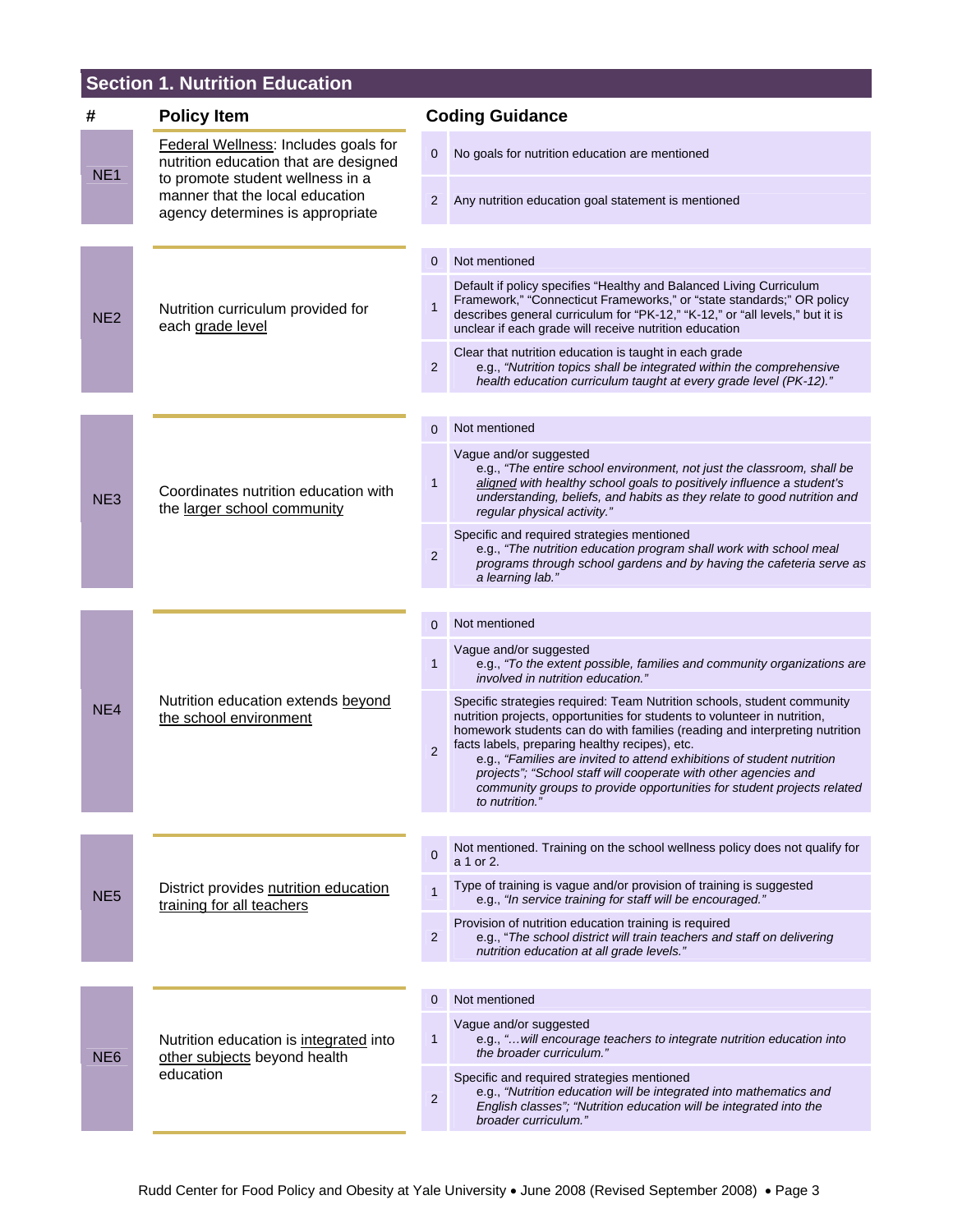## **Section 1. Nutrition Education** *(continued)*

| #               | <b>Policy Item</b>                                                                                    |                | <b>Coding Guidance</b>                                                                                                                                                                                                                                                                                       |
|-----------------|-------------------------------------------------------------------------------------------------------|----------------|--------------------------------------------------------------------------------------------------------------------------------------------------------------------------------------------------------------------------------------------------------------------------------------------------------------|
|                 | Nutrition education teaches skills<br>that are behavior focused,<br>interactive, and/or participatory | $\Omega$       | Not mentioned                                                                                                                                                                                                                                                                                                |
| NE7             |                                                                                                       | $\mathbf{1}$   | Nutrition education is suggested, or skills are specified but are not required<br>e.g., "All students should possess the knowledge and skills necessary<br>to make nutritious and enjoyable food choices for a lifetime."                                                                                    |
|                 |                                                                                                       | $\mathfrak{p}$ | Default if requires "Healthy and Balanced Living Curriculum Framework" or<br>"Connecticut Frameworks;" skill-based nutrition education is required; OR<br>specific skills or activities are taught (e.g., understanding calorie balance,<br>energy expenditure, and nutrition facts labels; media awareness) |
|                 |                                                                                                       |                |                                                                                                                                                                                                                                                                                                              |
|                 | Specifies number of nutrition<br>education courses or contact hours                                   | $\Omega$       | Not mentioned                                                                                                                                                                                                                                                                                                |
| NE <sub>8</sub> |                                                                                                       | $\mathbf{1}$   | Amount of nutrition education is vague and/or suggested<br>e.g., "An appropriate number of class hours should be designated for<br>nutrition education."                                                                                                                                                     |
|                 |                                                                                                       | $\overline{2}$ | Number of hours or courses are specified and required<br>e.g., " will ensure that four hours of class time be designated for<br>nutrition education every month."                                                                                                                                            |
|                 |                                                                                                       |                |                                                                                                                                                                                                                                                                                                              |
|                 | Nutrition education quality is<br>addressed                                                           | $\Omega$       | Not mentioned                                                                                                                                                                                                                                                                                                |
| NE <sub>9</sub> |                                                                                                       | $\mathbf{1}$   | Vague and/or suggested<br>e.g., "should provide high quality nutrition education."                                                                                                                                                                                                                           |
|                 |                                                                                                       | $\mathfrak{p}$ | Default if requires "Healthy and Balanced Living Curriculum Framework" or<br>"Connecticut Frameworks," OR curriculum is aligned with academic<br>standards or benchmarks, comprehensive in scope and sequence.<br>Possible wording: "ongoing / sequential / systematic / standards based."                   |

## **Section 2. School Meals**

| #           | <b>Policy Item</b>                                                                                                                               |                | <b>Coding Guidance</b>                                                                                                                                                                                                                                                                  |  |  |
|-------------|--------------------------------------------------------------------------------------------------------------------------------------------------|----------------|-----------------------------------------------------------------------------------------------------------------------------------------------------------------------------------------------------------------------------------------------------------------------------------------|--|--|
| <b>SM10</b> | Federal Wellness: Assures that<br>guidelines for reimbursable school<br>meals shall not be less restrictive<br>than USDA school meal regulations | $\Omega$       | Guidelines clearly detract from USDA National School Lunch Program<br>regulations, or there is no mention of USDA school meals                                                                                                                                                          |  |  |
|             |                                                                                                                                                  | $\overline{1}$ | Policy states that district "should" or "strives" to meet federal/USDA school<br>meal regulations/guidelines                                                                                                                                                                            |  |  |
|             |                                                                                                                                                  | 2              | Policy states that district will meet federal/USDA school meal<br>regulations/guidelines<br>e.g., "The district shall provide school breakfasts and lunches that<br>meet the nutritional standards required by the USDA School Breakfast<br>Program and National School Lunch Program." |  |  |
|             |                                                                                                                                                  |                |                                                                                                                                                                                                                                                                                         |  |  |
|             | Addresses access to and/or<br>promotion of the School Breakfast<br>Program (USDA)                                                                | $\Omega$       | Not mentioned                                                                                                                                                                                                                                                                           |  |  |
| <b>SM11</b> |                                                                                                                                                  | 1              | Promotes a breakfast program without specifying the "School Breakfast"<br>Program" (USDA)<br>e.g., "encouraging students to eat a healthy breakfast every day."                                                                                                                         |  |  |
|             |                                                                                                                                                  | 2              | Includes language to institutionalize the School Breakfast Program<br>e.g. "All schools will provide breakfast through the USDA School<br><b>Breakfast Program."</b>                                                                                                                    |  |  |
|             |                                                                                                                                                  |                |                                                                                                                                                                                                                                                                                         |  |  |
|             | Addresses access to and/or                                                                                                                       | $\Omega$       | Not mentioned                                                                                                                                                                                                                                                                           |  |  |
| <b>SM12</b> | promotion of the Summer Food<br>Service Program                                                                                                  | 1              | Promotes a summer food program without specifying the "Summer Food<br>Service Program" (USDA)                                                                                                                                                                                           |  |  |
|             |                                                                                                                                                  |                | Includes language to institutionalize the Summer Food Service Program                                                                                                                                                                                                                   |  |  |

Rudd Center for Food Policy and Obesity at Yale University • June 2008 (Revised September 2008) • Page 4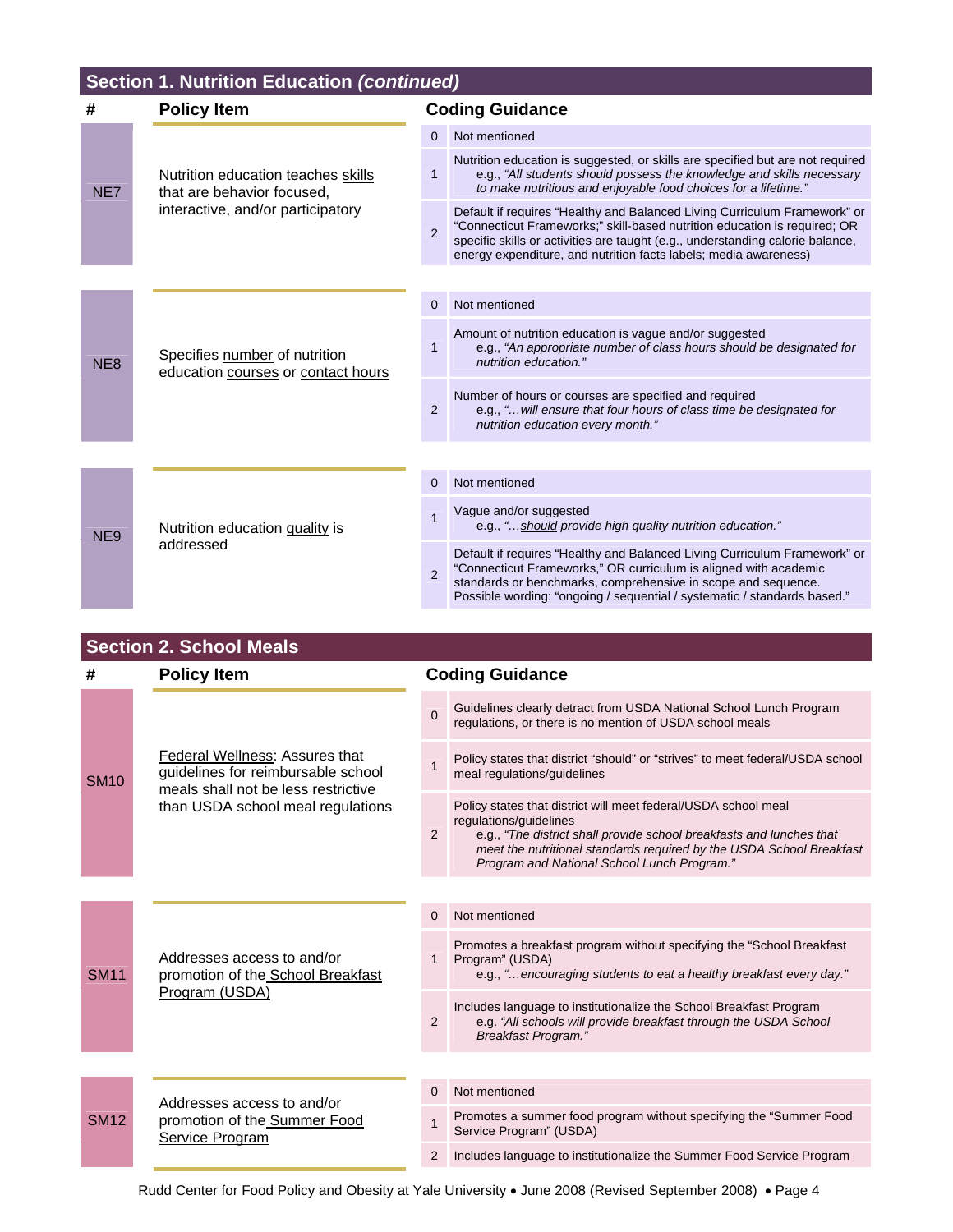## **Section 2. School Meals** *(continued)*

| #           | <b>Policy Item</b>                                                                                                                                                                                                     | <b>Coding Guidance</b> |                                                                                                                                                                                                                                                                                                                                                                                                                     |  |
|-------------|------------------------------------------------------------------------------------------------------------------------------------------------------------------------------------------------------------------------|------------------------|---------------------------------------------------------------------------------------------------------------------------------------------------------------------------------------------------------------------------------------------------------------------------------------------------------------------------------------------------------------------------------------------------------------------|--|
| <b>SM13</b> | Addresses nutrition standards for<br>school meals beyond USDA<br>(National School Lunch Program /<br>School Breakfast Program) minimum<br>standards                                                                    | $\Omega$               | Not mentioned                                                                                                                                                                                                                                                                                                                                                                                                       |  |
|             |                                                                                                                                                                                                                        | $\mathbf{1}$           | Vague and/or suggested, OR only the Dietary Guidelines for Americans<br>are specified<br>e.g., "encourage the consumption and choice of naturally nutrient-<br>rich food, such as whole grains, fruits, and vegetables", "should<br>assist students to comply with the Dietary Guidelines for Americans."                                                                                                           |  |
|             |                                                                                                                                                                                                                        |                        | School meals are required to meet specific standards (e.g., 4 fruits and/or<br>non-fried vegetables per day; only 1% and fat-free milk served; at least<br>half of grains are whole grain; eliminates trans fats)                                                                                                                                                                                                   |  |
|             |                                                                                                                                                                                                                        |                        |                                                                                                                                                                                                                                                                                                                                                                                                                     |  |
|             |                                                                                                                                                                                                                        | 0                      | Not mentioned. Low-fat food mandated by law does not qualify for 1 or 2.                                                                                                                                                                                                                                                                                                                                            |  |
| <b>SM14</b> | Specifies use of low-fat versions of<br>foods and/or low-fat methods for                                                                                                                                               | $\mathbf{1}$           | Vague and/or suggested<br>e.g., "Cooking methods to reduce fat in school meals shall be used<br>whenever possible."                                                                                                                                                                                                                                                                                                 |  |
|             | preparing foods                                                                                                                                                                                                        | $\overline{2}$         | Specific and required<br>e.g., "All cooked foods offered as part of a meal will be baked or<br>steamed"; "Purchasing programs and preparation methods will be<br>used to decrease fat, calorie, and sodium levels in food."                                                                                                                                                                                         |  |
|             |                                                                                                                                                                                                                        |                        |                                                                                                                                                                                                                                                                                                                                                                                                                     |  |
|             | Specifies strategies to increase                                                                                                                                                                                       | $\mathbf{0}$           | Not mentioned. Notifying parents of eligibility requirements for free and<br>reduced price meals is a federal requirement and does not qualify for 1 or<br>2.                                                                                                                                                                                                                                                       |  |
|             | participation in school meal<br>programs<br>"School meal programs" can be<br>assumed to refer to breakfasts<br>served in the School Breakfast<br>Program and/or lunches served in<br>the National School Lunch Program | $\mathbf{1}$           | Weak language but specific strategy<br>e.g., "School meals shall be made attractive to students by appealing<br>to their taste preferences." ("Made attractive" is vague.)                                                                                                                                                                                                                                          |  |
| <b>SM15</b> |                                                                                                                                                                                                                        | 2                      | Specific strategy required such as promotional mailings or events,<br>alternative breakfast systems, altered bus schedules, closed campus, or<br>student input on the menu<br>e.g., "Students will have the opportunity to provide input on local,<br>cultural, and ethnic favorites", "Shall provide periodic food promotions<br>to encourage taste testing of healthy new foods being introduced on<br>the menu." |  |
|             |                                                                                                                                                                                                                        |                        |                                                                                                                                                                                                                                                                                                                                                                                                                     |  |
|             | Optimizes scheduling of meals to<br>improve student nutrition                                                                                                                                                          | 0                      | Not mentioned                                                                                                                                                                                                                                                                                                                                                                                                       |  |
| <b>SM16</b> |                                                                                                                                                                                                                        | $\mathbf{1}$           | Vague and/or suggested<br>e.g., non-specific reference to "appropriate times"; " making every<br>effort to have recess before lunch in cases where they are back to<br>back"; "Lunch should be scheduled during appropriate hours"; "A short<br>recess may be scheduled sometime before lunch so that the children<br>will come to lunch less distracted and ready to eat."                                         |  |
|             |                                                                                                                                                                                                                        | $\overline{2}$         | Specific strategy required, such as lunch between 11:00 a.m.-1:00 p.m.,<br>lunch to follow recess, or no events during meals unless students may eat<br>e.g., "Recess will be scheduled before lunch"; "No events shall be held<br>during lunch period unless students may eat during the event."                                                                                                                   |  |
|             |                                                                                                                                                                                                                        |                        |                                                                                                                                                                                                                                                                                                                                                                                                                     |  |
|             |                                                                                                                                                                                                                        |                        | If no standards are mentioned, code according to state law. (State statute<br>requires that all full day students are provided a daily lunch period of not<br>less than 20 minutes.)                                                                                                                                                                                                                                |  |
| <b>SM17</b> |                                                                                                                                                                                                                        | 0                      | Not mentioned                                                                                                                                                                                                                                                                                                                                                                                                       |  |
|             | Ensures adequate time to eat                                                                                                                                                                                           | $\mathbf{1}$           | Vague and/or suggested<br>e.g., "Schools are encouraged to permit all full-day students a daily<br>lunch period of not less than 20 minutes"; "Personnel will schedule<br>enough time so students do not have to spend too much time waiting<br>in line."                                                                                                                                                           |  |
|             |                                                                                                                                                                                                                        | $\overline{2}$         | Default in Connecticut unless explicitly states less than 20 minutes is<br>provided                                                                                                                                                                                                                                                                                                                                 |  |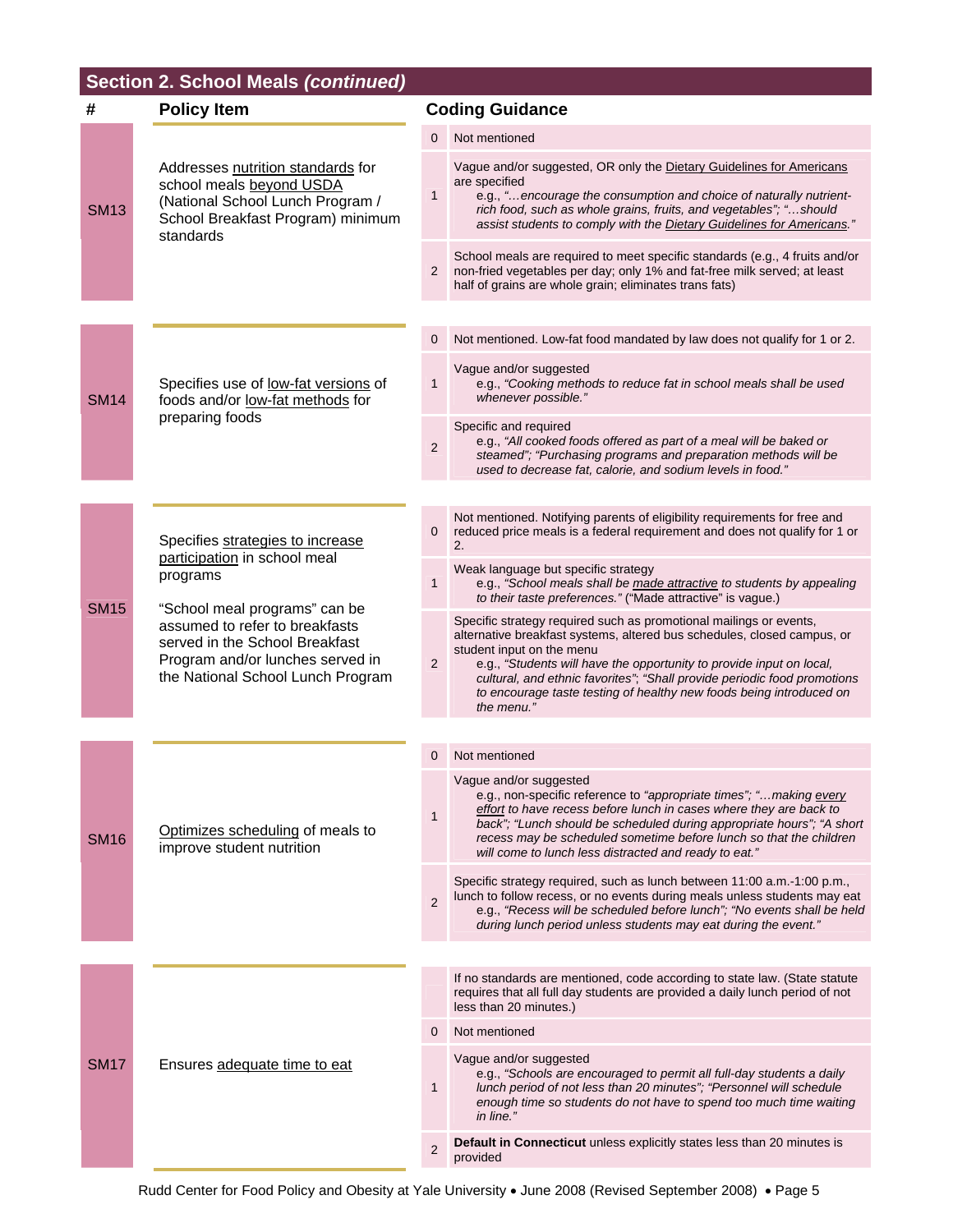| <b>Section 2. School Meals (continued)</b> |                                                                                           |                |                                                                                                                                                                                                                                                                                                                                                         |  |
|--------------------------------------------|-------------------------------------------------------------------------------------------|----------------|---------------------------------------------------------------------------------------------------------------------------------------------------------------------------------------------------------------------------------------------------------------------------------------------------------------------------------------------------------|--|
| #                                          | <b>Policy Item</b>                                                                        |                | <b>Coding Guidance</b>                                                                                                                                                                                                                                                                                                                                  |  |
| <b>SM18</b>                                |                                                                                           | 0              | Not mentioned                                                                                                                                                                                                                                                                                                                                           |  |
|                                            | Addresses access to hand-washing<br>before meals                                          | 1              | Vague and/or suggested<br>e.g., "School personnel will encourage all students in developing the<br>healthy practice of washing hands before eating."                                                                                                                                                                                                    |  |
|                                            |                                                                                           | $\mathbf 2$    | Ensures assistance with hand washing or access to proper facility<br>e.g., "School personnel will assist all students in developing the<br>healthy practice of washing hands before eating"; "Students shall have<br>convenient access to hand-washing facilities."                                                                                     |  |
|                                            |                                                                                           |                |                                                                                                                                                                                                                                                                                                                                                         |  |
|                                            |                                                                                           | $\Omega$       | Not mentioned                                                                                                                                                                                                                                                                                                                                           |  |
|                                            |                                                                                           | 1              | Qualifications are suggested                                                                                                                                                                                                                                                                                                                            |  |
| <b>SM19</b>                                | Requires nutrition qualifications of<br>school food service staff                         | $\overline{2}$ | Qualifications are required<br>e.g., "shall be directed by a qualified nutrition professional";<br>Acceptable: "Foodservice staff that is properly qualified according to<br>current professional standards will administer the Child Nutrition<br>Programs"; "shall ensure that the Food Service Manager has<br>appropriate degree and certification." |  |
|                                            |                                                                                           |                |                                                                                                                                                                                                                                                                                                                                                         |  |
|                                            | Ensures training or professional<br>development for food service staff                    | $\mathbf 0$    | Not mentioned                                                                                                                                                                                                                                                                                                                                           |  |
| <b>SM20</b>                                |                                                                                           | $\mathbf{1}$   | Vague and/or suggested, OR if only food safety training is addressed (food<br>handling permit, HACCP, etc.)                                                                                                                                                                                                                                             |  |
|                                            |                                                                                           | $\overline{2}$ | Specific and required. Food safety training does not qualify for a 2.<br>e.g., "shall ensure that professional development in the area of food<br>and nutrition is provided for food service staff."                                                                                                                                                    |  |
|                                            |                                                                                           |                |                                                                                                                                                                                                                                                                                                                                                         |  |
|                                            | Addresses school meal environment                                                         | $\mathbf 0$    | Not mentioned                                                                                                                                                                                                                                                                                                                                           |  |
|                                            |                                                                                           | $\mathbf 1$    | Vague and/or suggested                                                                                                                                                                                                                                                                                                                                  |  |
| <b>SM21</b>                                |                                                                                           | $\overline{2}$ | Specific strategy required (ensures adequate space/seating; supervision; a<br>clean, pleasant environment; etc.)<br>e.g., "Appropriate supervision shall be provided in the cafeteria, and<br>rules for safe behavior consistently enforced"; "Students shall be<br>provided a pleasant environment in which to eat lunch."                             |  |
|                                            |                                                                                           |                |                                                                                                                                                                                                                                                                                                                                                         |  |
|                                            |                                                                                           | $\mathbf 0$    | Not mentioned                                                                                                                                                                                                                                                                                                                                           |  |
| <b>SM22</b>                                | Nutrition information for school<br>meals (saturated fat, calories, etc.) is<br>available | $\mathbf{1}$   | Vague and/or suggested<br>e.g., " will provide nutrition information to parents upon request."                                                                                                                                                                                                                                                          |  |
|                                            |                                                                                           | $\overline{2}$ | Specific and required<br>e.g., " will share and publicize information about the nutritional<br>content of meals with students and parents."                                                                                                                                                                                                             |  |

### **Section 3. Other School Food and Beverages**

*Code according to state statute if no standards are mentioned or if less restrictive standards are used*

| #           | <b>Policy Item</b>                                                                                                                                                                                                                                            |              | <b>Coding Guidance</b>                                                                                                                                                                                                                                                                                                                                                                                                                                                                                                                                                               |  |  |
|-------------|---------------------------------------------------------------------------------------------------------------------------------------------------------------------------------------------------------------------------------------------------------------|--------------|--------------------------------------------------------------------------------------------------------------------------------------------------------------------------------------------------------------------------------------------------------------------------------------------------------------------------------------------------------------------------------------------------------------------------------------------------------------------------------------------------------------------------------------------------------------------------------------|--|--|
|             | Federal Wellness: Includes nutrition                                                                                                                                                                                                                          | $\mathbf{0}$ | No quidelines for competitive foods mentioned                                                                                                                                                                                                                                                                                                                                                                                                                                                                                                                                        |  |  |
| <b>OS23</b> | guidelines selected by the local<br>education agency for ALL foods<br>available on each school campus<br>during the school day with the<br>objective of promoting student health<br>and reducing childhood obesity<br>(Continues on next page $\rightarrow$ ) |              | Mentions districts quidelines but does not define them; mentions plans to<br>create quidelines; only mentions federal law regarding the National School<br>Lunch Program or Foods of Minimal Nutritional Value; OR only mentions<br>state guidelines (if the state has guidelines).<br>e.g., "Nutritious meals served by the food services operation and other<br>nutritious food choices served in district schools and district sponsored<br>events will comply with district quidelines and state and federal law,"<br>(and "district guidelines" are not defined in the policy). |  |  |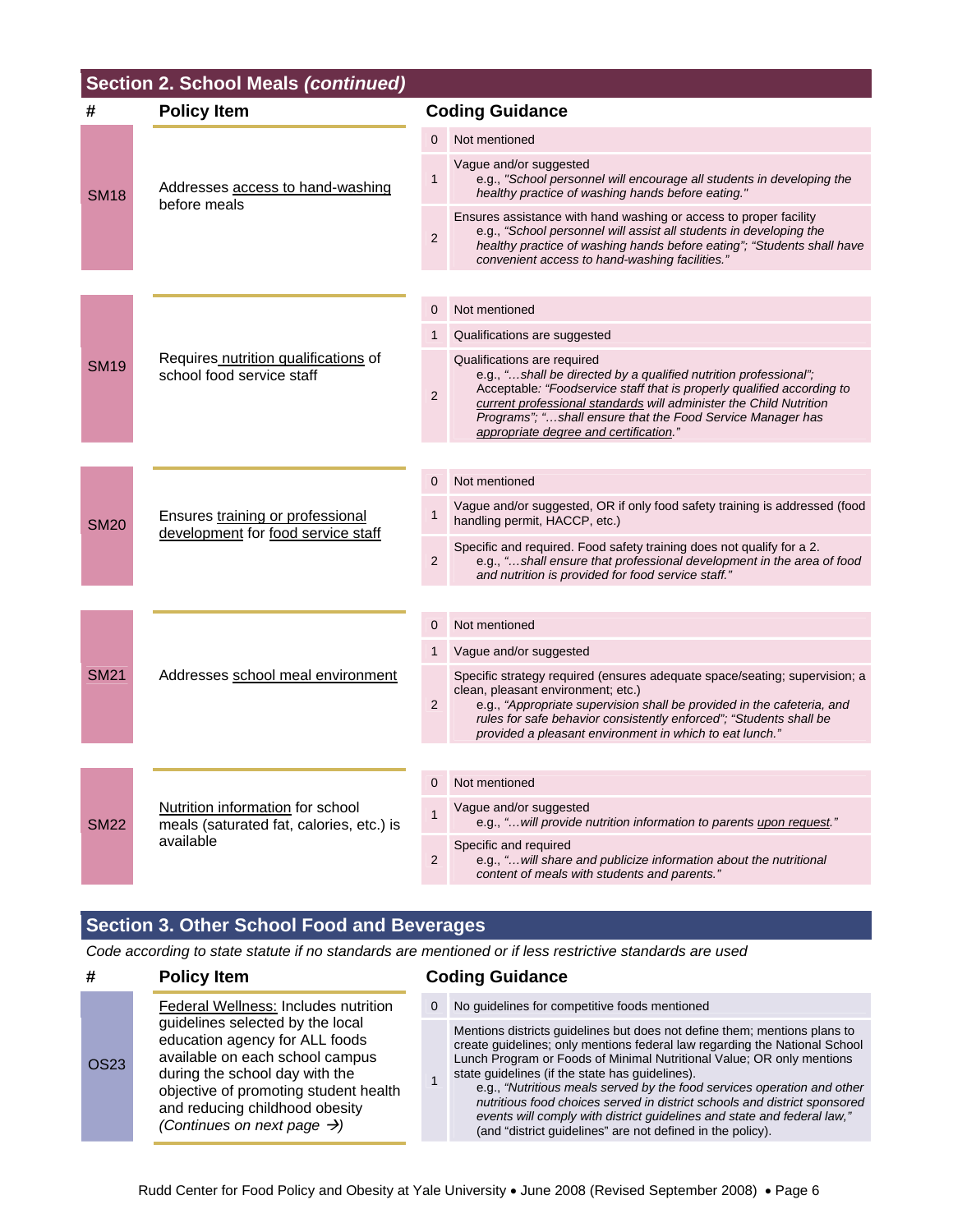| #              | <b>Policy Item</b> |  | <b>Coding Guidance</b>                                                                                                                                                                                                                                                                                                                                                                                      |  |  |
|----------------|--------------------|--|-------------------------------------------------------------------------------------------------------------------------------------------------------------------------------------------------------------------------------------------------------------------------------------------------------------------------------------------------------------------------------------------------------------|--|--|
| OS23<br>cont'd |                    |  | Indicates specific district guidelines, even if only in reference to Dietary<br>Guidelines, Connecticut Nutrition Standards, or Connecticut Healthy Food<br>Certification requirements, and even if you feel the guidelines are weak<br>e.g., "All foods served during the school day shall meet district<br>guidelines, which includeensuring the provision of whole grains and<br>fruits and vegetables." |  |  |

*Note: If district is implementing Healthy Food Certification (HFC) under Section 10-215f of the Connecticut General; Statutes, minimum default codes for OS24-OS39 are:* 

| Places food is sold | Times food is sold | Nutrition standards for foods | Other nutrition standards |
|---------------------|--------------------|-------------------------------|---------------------------|
| OS24.2              | OS29. 2            | OS33. 2                       | OS39. 2                   |
| OS25.2              | OS30. 2            | OS34.2                        |                           |
| OS26.2              | OS31. 2            | OS37.2                        |                           |
|                     | OS32. 2            | OS38. 1                       |                           |

#### *Places food is available (OS24-OS28)*

| Regulates vending machines                                              |                         | Note: If policy regulates "all foods" or "competitive food," code according to<br>the strength of that statement                                                                                                                                                                                                                                                                                                                            |
|-------------------------------------------------------------------------|-------------------------|---------------------------------------------------------------------------------------------------------------------------------------------------------------------------------------------------------------------------------------------------------------------------------------------------------------------------------------------------------------------------------------------------------------------------------------------|
|                                                                         | $\Omega$                | Not mentioned, and no mention of umbrella statement regulating "all<br>foods" or "competitive foods"                                                                                                                                                                                                                                                                                                                                        |
|                                                                         | $\mathbf{1}$            | Vague, suggested, overridden by principal's discretion, or time-specific<br>e.g., "Vending machines shall include items which are healthful";<br>"Vending machines shall be unplugged during lunch hour."                                                                                                                                                                                                                                   |
|                                                                         | 2                       | Default if implementing Healthy Food Certification, OR indicates regulation<br>of ALL vending machine items or umbrella statement regulating "all foods"<br>or "competitive foods"                                                                                                                                                                                                                                                          |
|                                                                         |                         |                                                                                                                                                                                                                                                                                                                                                                                                                                             |
|                                                                         |                         | Note: If policy regulates "all foods" or "competitive food," code according to<br>the strength of that statement                                                                                                                                                                                                                                                                                                                            |
|                                                                         | $\mathbf{0}$            | Not mentioned, and no mention of umbrella statement regulating "all<br>foods" or "all competitive foods"                                                                                                                                                                                                                                                                                                                                    |
|                                                                         | $\mathbf{1}$            | Vague, suggested, overridden by principal's discretion, or time-specific<br>e.g., "ensure some healthy options are sold at school stores."                                                                                                                                                                                                                                                                                                  |
|                                                                         | 2                       | Default if implementing Healthy Food Certification, OR indicates regulation<br>of ALL school store items or umbrella statement regulating "all foods" or<br>"competitive foods"                                                                                                                                                                                                                                                             |
|                                                                         |                         |                                                                                                                                                                                                                                                                                                                                                                                                                                             |
|                                                                         |                         | Note: If policy regulates "all foods" or "competitive food," code according to<br>the strength of that statement                                                                                                                                                                                                                                                                                                                            |
| Regulates food service a la carte                                       | $\Omega$                | Not mentioned, and no mention of umbrella statement regulating "all<br>foods" or "all competitive foods"                                                                                                                                                                                                                                                                                                                                    |
|                                                                         | 1                       | Vague, suggested, overridden by principal's discretion, or time-specific                                                                                                                                                                                                                                                                                                                                                                    |
|                                                                         | 2                       | Default if implementing Healthy Food Certification, OR indicates regulation<br>of ALL a la carte items or umbrella statement regulating "all foods" or<br>"competitive foods"                                                                                                                                                                                                                                                               |
|                                                                         |                         |                                                                                                                                                                                                                                                                                                                                                                                                                                             |
|                                                                         | $\overline{0}$          | Not mentioned. Default if implementing Healthy Food Certification and<br>celebrations are not addressed.                                                                                                                                                                                                                                                                                                                                    |
| Regulates food served at class<br>parties and other school celebrations | $\mathbf{1}$            | Vague, suggested, and/or overridden by principal's discretion<br>e.g., "District encourages healthy snacks at parties"; "Celebrations<br>involving food during the school day shall be at the discretion of the<br>school principal"; "The school food environment (including fundraisers<br>and celebrations) on balance and over time should be consistent with<br>healthy food guidelines"; "permits only one birthday party per month." |
|                                                                         | 2                       | Requires district nutrition standards for regulating "food at parties"/"food<br>served at parties," OR policy specifies district nutrition standards will be<br>followed at all times<br>e.g., "Foods and beverages served at school celebrations must meet<br>the District's Nutritional Standards," (and standards are defined).                                                                                                          |
|                                                                         | Regulates school stores |                                                                                                                                                                                                                                                                                                                                                                                                                                             |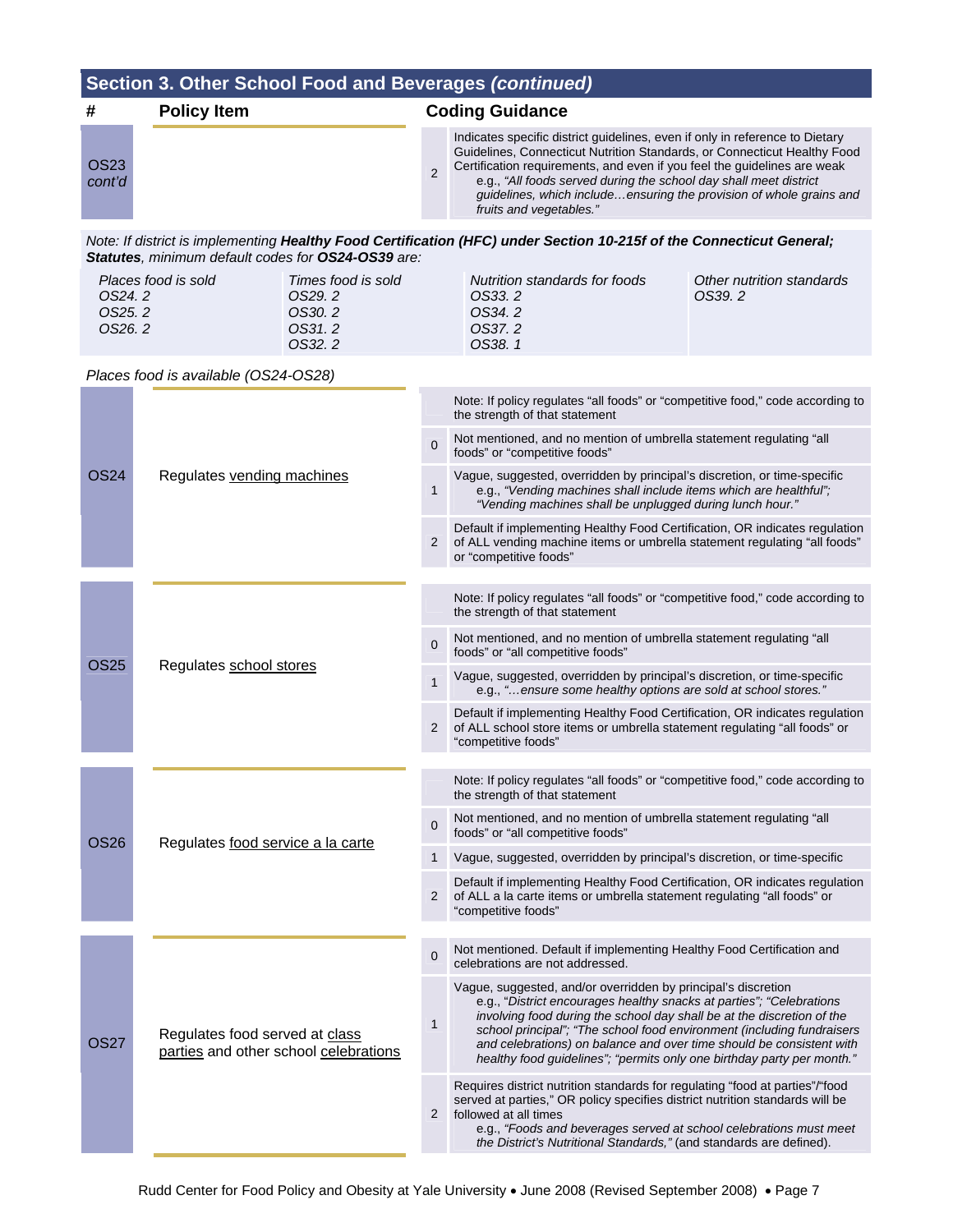#### **Section 3. Other School Food and Beverages**

| #           | <b>Policy Item</b>                              |   | <b>Coding Guidance</b>                                                                                                                                                                      |  |  |
|-------------|-------------------------------------------------|---|---------------------------------------------------------------------------------------------------------------------------------------------------------------------------------------------|--|--|
| <b>OS28</b> | Regulates food from home for the<br>whole class |   | Note: If not mentioned, assign the same code as OS27                                                                                                                                        |  |  |
|             |                                                 | 0 | Not mentioned                                                                                                                                                                               |  |  |
|             |                                                 |   | Vague, suggested, overridden by principal's discretion, and/or time-<br>specific<br>e.g., "Classroom snacks shall feature healthy choices that meet the<br>District's Nutrition Standards." |  |  |
|             |                                                 | 2 | Requires nutrition standards for "foods in the classroom"/"food served in<br>the classroom," OR policy specifies district nutrition standards will be<br>followed at all times              |  |  |

*Times food is sold (OS29-OS31)* 

*Note:* 

- *The Connecticut definition of "school day" is the period that begins with the arrival of the first child at school and ends after the last instructional period. If a school district defines "school day" in the policy, apply its definition.*
- *"All times" includes before, during, and after the school day but excludes fundraising off school grounds and evening and weekend events.*
- *"All times on school grounds" includes before, during and after school and evening and weekend events but excludes fundraising off school grounds.*

|             |                                                                                                                                                   |                | Note: "All times" and "school day" includes "before school."                                                                                                                                                                                                                                                                                                                                                                             |
|-------------|---------------------------------------------------------------------------------------------------------------------------------------------------|----------------|------------------------------------------------------------------------------------------------------------------------------------------------------------------------------------------------------------------------------------------------------------------------------------------------------------------------------------------------------------------------------------------------------------------------------------------|
|             |                                                                                                                                                   | $\mathbf 0$    | No mention of nutrition standards for food sold before school, during the<br>"school day," or "at all times"                                                                                                                                                                                                                                                                                                                             |
| <b>OS29</b> | Regulates food sold before school                                                                                                                 | 1              | Vague, suggested, and/or overridden by principal's discretion                                                                                                                                                                                                                                                                                                                                                                            |
|             |                                                                                                                                                   | 2              | Default if implementing Healthy Food Certification; nutrition standards are<br>specified and required for food served before school; OR policy specifies<br>district nutrition standards will be followed "at all times"                                                                                                                                                                                                                 |
|             |                                                                                                                                                   |                |                                                                                                                                                                                                                                                                                                                                                                                                                                          |
|             |                                                                                                                                                   |                | Note: "All times" includes "after school." "School day" does not include<br>"after school."                                                                                                                                                                                                                                                                                                                                              |
|             | Regulates food sold after school that                                                                                                             | $\mathbf{0}$   | No mention of nutrition standards for food sold after school or "at all times"                                                                                                                                                                                                                                                                                                                                                           |
| <b>OS30</b> | is not part of a district-run after<br>school program                                                                                             | 1              | Vague, suggested, and/or overridden by principal's discretion                                                                                                                                                                                                                                                                                                                                                                            |
|             |                                                                                                                                                   | 2              | Default if implementing Healthy Food Certification; nutrition standards are<br>specified and required for food served after school; OR policy specifies<br>district nutrition standards will be followed "at all times"                                                                                                                                                                                                                  |
|             |                                                                                                                                                   |                |                                                                                                                                                                                                                                                                                                                                                                                                                                          |
| <b>OS31</b> | Regulates food sold at evening and<br>community events on school<br>grounds<br>(e.g., concessions at athletic events,<br>dances, or performances) |                | Note: "At all times" refers to all times students are in the custody of the<br>school. Because evening and community events are open to the public,<br>and children attending are no longer in the custody of the school, only the<br>phrase, "at all times on school grounds" is specific enough to include<br>evening and community events on school grounds.                                                                          |
|             |                                                                                                                                                   | $\mathbf{0}$   | No mention of nutrition standards for food sold at evening/community<br>events on school grounds or "at all times on school grounds"                                                                                                                                                                                                                                                                                                     |
|             |                                                                                                                                                   | $\mathbf{1}$   | Vague, suggested, and/or overridden by principal's discretion<br>e.g., " will promote the availability of nutritional snacks at athletic<br>events."                                                                                                                                                                                                                                                                                     |
|             |                                                                                                                                                   | $\overline{2}$ | Default if implementing Healthy Food Certification; nutrition standards are<br>specified and required for evening and community events; OR policy<br>specifies district nutrition standards will be followed "at all times on school<br>grounds"<br>e.g., "Food or beverages sold or served on school grounds or for<br>activities shall meet the District's nutrition standards," (and standards<br>are specified elsewhere in policy). |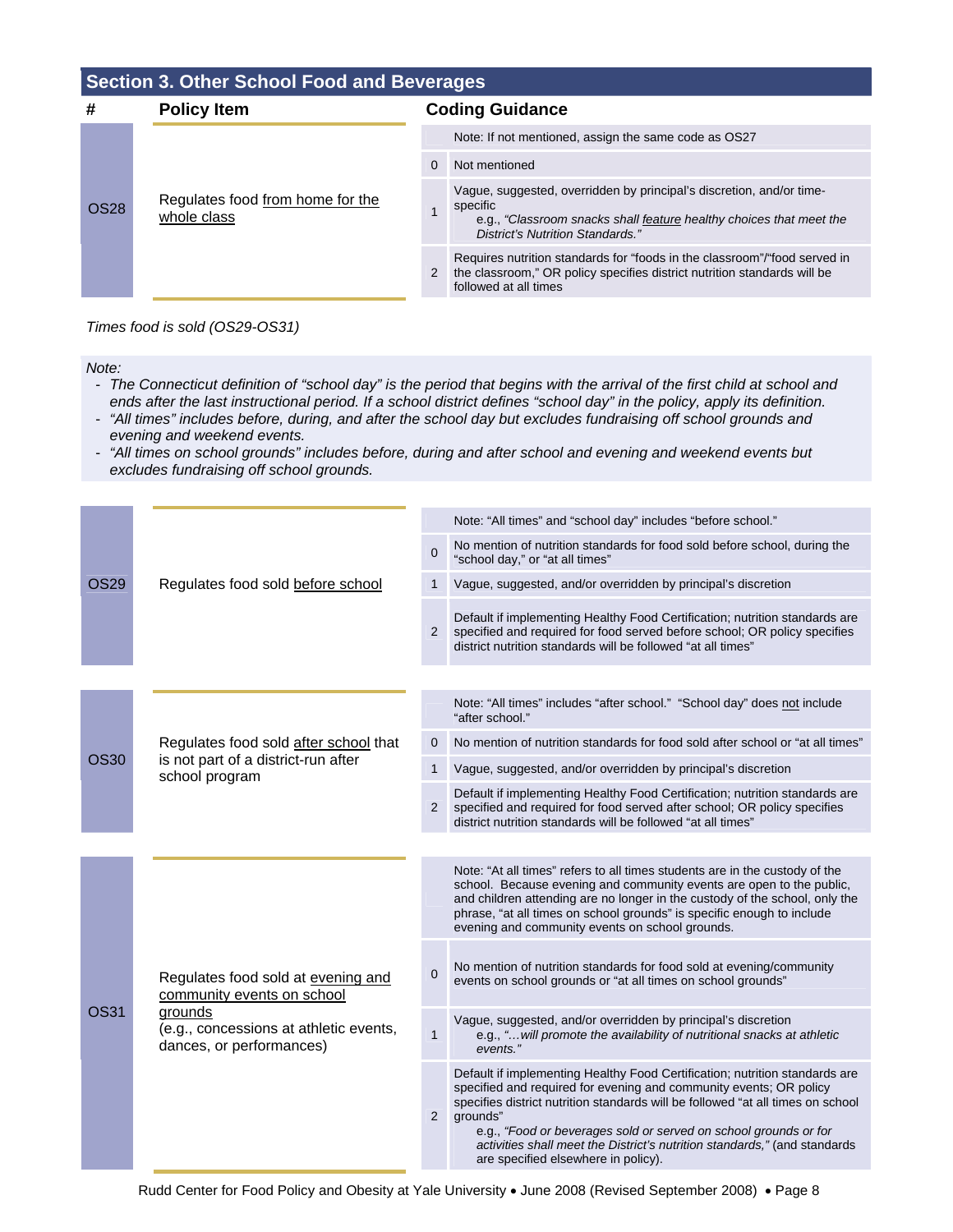| #    | <b>Policy Item</b>                  |                | <b>Coding Guidance</b>                                                                                                                                                                                                                                                                                                                                                            |  |  |
|------|-------------------------------------|----------------|-----------------------------------------------------------------------------------------------------------------------------------------------------------------------------------------------------------------------------------------------------------------------------------------------------------------------------------------------------------------------------------|--|--|
|      | Regulates food sold for fundraising |                | Note: Policy must specifically address "fundraising" for a code of 1 or 2.<br>Regulating food during "the school day," "at all times," or "at all times on<br>school grounds" does not qualify.                                                                                                                                                                                   |  |  |
|      |                                     | $\overline{0}$ | No mention of nutrition standards for food sold for fundraising                                                                                                                                                                                                                                                                                                                   |  |  |
| OS32 |                                     |                | Vague, suggested, time-specific and/or overridden by principal's discretion<br>e.g., "strongly encouraging the use of only non-food items to raise<br>funds"; " requiring administrative approval for all fundraisers".                                                                                                                                                           |  |  |
|      |                                     | 2              | Default if implementing Healthy Food Certification, OR nutrition standards<br>are specified and required for fundraising<br>e.g., "Foods or beverages including snack foods that are made or<br>purchased as part of the District's school or parent organization efforts<br>to raise funds must also meet the District's nutrition standards," (and<br>standards are specified). |  |  |

#### *Nutrition standards for foods (OS33-38)*

| <b>OS33</b> |                                                                 | $\Omega$<br>no other standards are used. | Not mentioned. Default if specifies Dietary Guidelines for Americans, and                                                                                                                                                                                                                                                                               |
|-------------|-----------------------------------------------------------------|------------------------------------------|---------------------------------------------------------------------------------------------------------------------------------------------------------------------------------------------------------------------------------------------------------------------------------------------------------------------------------------------------------|
|             | Addresses limiting sugar content of<br>foods                    | $\mathbf{1}$                             | No limit specified and/or limit is suggested<br>e.g., "Dry snacks sold at the K-8 level shall follow District Nutrition<br>Standards, minimizing the content ofsugar."                                                                                                                                                                                  |
|             |                                                                 | $\overline{2}$                           | Default if implementing Healthy Food Certification, OR policy states a<br>specific and required limit<br>e.g., "K-12 school food service, school store, and school vending<br>machines sale of individual snack items per package shall include no<br>more than 35% sugar by weight."                                                                   |
|             |                                                                 |                                          |                                                                                                                                                                                                                                                                                                                                                         |
|             |                                                                 | $\mathbf 0$                              | Not mentioned.                                                                                                                                                                                                                                                                                                                                          |
| <b>OS34</b> | Addresses limiting fat content of                               | $\mathbf{1}$                             | No limit specified and/or limit is suggested. Default if specifies Dietary<br>Guidelines for Americans, and no other standards are used.<br>e.g., "All food and beverages available to students at school are<br>recommended to be food items low in fat"                                                                                               |
|             | foods                                                           | $\overline{2}$                           | Default if implementing Healthy Food Certification, OR policy states a<br>specific and required limit<br>e.g., "K-12 school food service, school store, and school vending<br>machine sale of individual snack items per package shall include no<br>more than 35% of calories from fat and 9 grams maximum per serving<br>with the exception of nuts." |
|             |                                                                 |                                          |                                                                                                                                                                                                                                                                                                                                                         |
|             | Addresses limiting sodium content of<br>foods                   | $\overline{0}$                           | Not mentioned. Default if implementing Healthy Food Certification and<br>limiting sodium is not mentioned                                                                                                                                                                                                                                               |
| <b>OS35</b> |                                                                 | $\mathbf{1}$                             | No limit specified and/or limit is suggested. Default if specifies Dietary<br>Guidelines for Americans, and no other standards are used.<br>e.g., "Foods to avoid-consume only occasionally: High sodium foods<br>(luncheon meats, cheeses, chips, salty popcorn, pickles)."                                                                            |
|             |                                                                 | $\overline{2}$                           | Quantified and required limit<br>e.g., "A snack food item sold individually shall contain no more than<br>240 mg of sodium per serving, and an individually sold entree shall<br>contain no more than 600 mg of sodium per serving."                                                                                                                    |
|             |                                                                 |                                          |                                                                                                                                                                                                                                                                                                                                                         |
|             |                                                                 | $\overline{0}$                           | Not mentioned. Default if specifies Dietary Guidelines for Americans or<br>Healthy Food Certification, and no other standards are used.                                                                                                                                                                                                                 |
| <b>OS36</b> | Addresses limiting calorie content<br>per serving size of foods | $\mathbf{1}$                             | No limit specified and/or limit is suggested<br>e.g., "Foods sold outside of the National School Lunch Program shall<br>contain a reasonable number of calories per package."                                                                                                                                                                           |
|             |                                                                 | $\overline{2}$                           | Quantified and required limit<br>e.g., "Individually sold snack item shall not exceed 200 calories per<br>package."                                                                                                                                                                                                                                     |
|             |                                                                 |                                          |                                                                                                                                                                                                                                                                                                                                                         |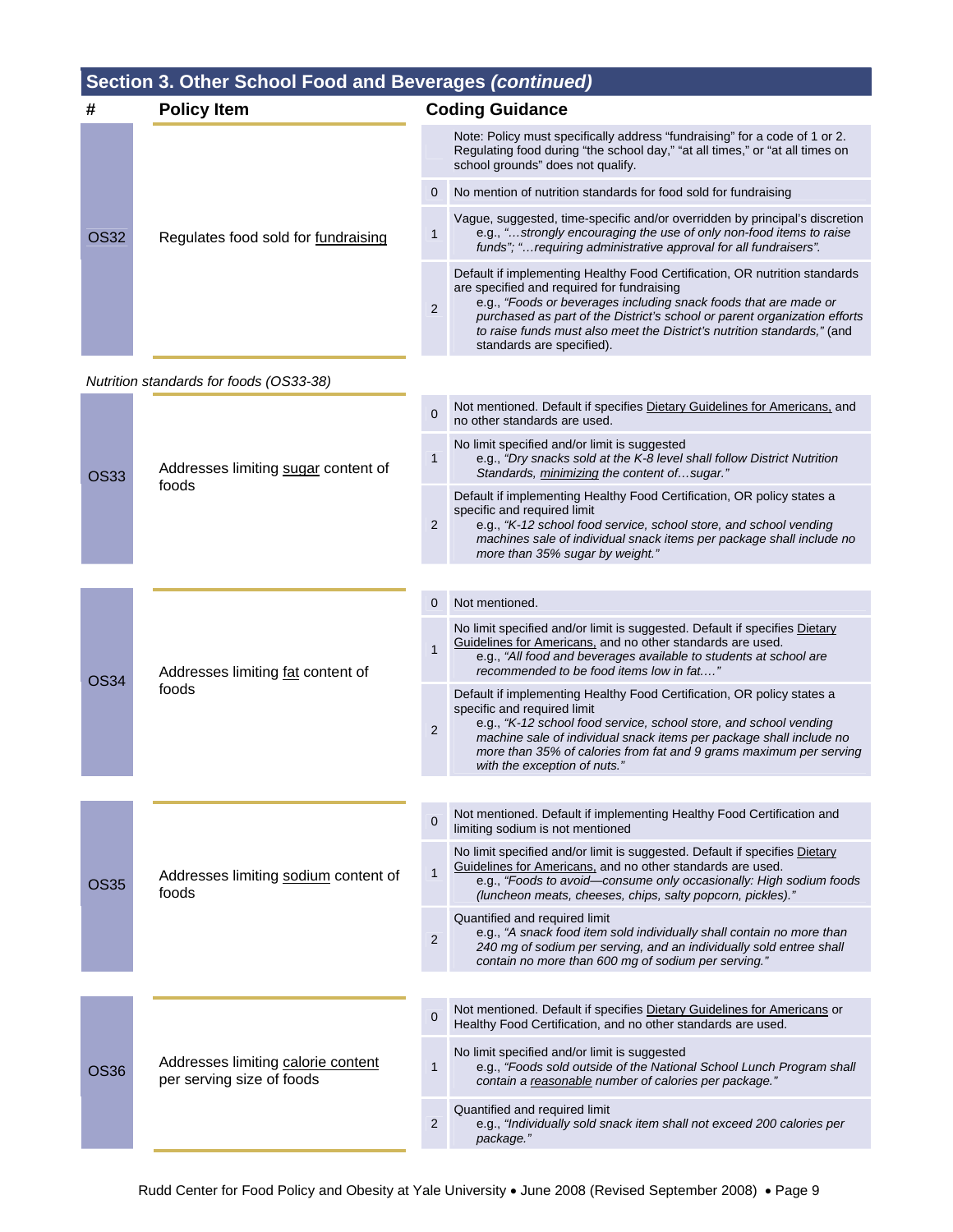| #           | <b>Policy Item</b>                                                                                                                                                                                                       | <b>Coding Guidance</b> |                                                                                                                                                                                                                                                                                                                                              |  |
|-------------|--------------------------------------------------------------------------------------------------------------------------------------------------------------------------------------------------------------------------|------------------------|----------------------------------------------------------------------------------------------------------------------------------------------------------------------------------------------------------------------------------------------------------------------------------------------------------------------------------------------|--|
|             | Addresses limiting serving size of<br>foods                                                                                                                                                                              | $\overline{0}$         | Not mentioned. Default if specifies Dietary Guidelines for Americans, and<br>no other standards are used.                                                                                                                                                                                                                                    |  |
| <b>OS37</b> |                                                                                                                                                                                                                          | $\mathbf{1}$           | No limit specified and/or limit is suggested<br>e.g., "All food shall be sold in appropriate portion sizes."                                                                                                                                                                                                                                 |  |
|             |                                                                                                                                                                                                                          | 2                      | Default if implementing Healthy Food Certification, OR policy states a<br>quantified and required limit<br>e.g., "Individually sold food shall not exceed one serving per package."                                                                                                                                                          |  |
|             |                                                                                                                                                                                                                          |                        | Not mentioned, or policy only mentions dried fruit, fruit juice, fruit roll-ups,                                                                                                                                                                                                                                                             |  |
|             |                                                                                                                                                                                                                          | $\mathbf 0$            | etc.                                                                                                                                                                                                                                                                                                                                         |  |
| <b>OS38</b> | Addresses increasing "whole foods,"<br>e.g., whole grains, unprocessed                                                                                                                                                   | $\mathbf{1}$           | Offering of whole grains, unprocessed foods, or fresh produce is<br>encouraged. Default if specifies Dietary Guidelines for Americans or if<br>implementing Healthy Food Certification, and no other standards are used.                                                                                                                     |  |
|             | foods or fresh produce                                                                                                                                                                                                   | $\overline{2}$         | District is definitively offering whole grains, unprocessed foods, or fresh<br>produce.<br>e.g., "Half of the grains served will be whole grains"; "Only brown rice<br>shall be served."                                                                                                                                                     |  |
|             | Other nutrition standards (OS39-OS41)                                                                                                                                                                                    |                        |                                                                                                                                                                                                                                                                                                                                              |  |
|             | Addresses limiting the use of<br>ingredients with questionable health<br>effects in food or beverages (e.g.,<br>artificial sweeteners, processed or<br>artificial foods, trans fats, high<br>fructose corn syrup [HFCS]) | 0                      | Not mentioned. Default if specifies Dietary Guidelines for Americans, and<br>no other standards are used.                                                                                                                                                                                                                                    |  |
| <b>OS39</b> |                                                                                                                                                                                                                          | $\mathbf{1}$           | Discourages use of these ingredients<br>e.g., "We will make every effort to limit sales of snacks with high<br>fructose corn syrup."                                                                                                                                                                                                         |  |
|             |                                                                                                                                                                                                                          | $\overline{2}$         | Default if implementing Healthy Food Certification, OR policy states<br>required and quantified limits or prohibition<br>e.g., "Food served during the school day shall include no more than<br>10% of calories from saturated and trans fat and two grams maximum<br>per serving;" "All district foods shall contain 0 grams of trans fat." |  |
|             |                                                                                                                                                                                                                          |                        |                                                                                                                                                                                                                                                                                                                                              |  |
|             |                                                                                                                                                                                                                          | 0                      | Not mentioned                                                                                                                                                                                                                                                                                                                                |  |
| <b>OS40</b> | Addresses food not being used as a<br>reward and/or withheld as a<br>punishment                                                                                                                                          | $\mathbf{1}$           | Discourages or only allows healthy food as a reward<br>e.g., "strongly discourage the use of food/beverages as a reward or<br>punishment"; "will encourage non-food alternatives as student<br>rewards"; "Only healthy foods will be used as reward."                                                                                        |  |
|             |                                                                                                                                                                                                                          | $\mathbf{2}$           | Prohibits<br>e.g., "Food rewards or incentives shall not be used in classrooms to<br>encourage desirable behavior."                                                                                                                                                                                                                          |  |
|             |                                                                                                                                                                                                                          |                        | Not mentioned                                                                                                                                                                                                                                                                                                                                |  |
| <b>OS41</b> | Nutrition information available for<br>foods other than school meals                                                                                                                                                     | 0                      |                                                                                                                                                                                                                                                                                                                                              |  |
|             |                                                                                                                                                                                                                          |                        | Suggested                                                                                                                                                                                                                                                                                                                                    |  |
|             |                                                                                                                                                                                                                          | 2                      | Required                                                                                                                                                                                                                                                                                                                                     |  |

*Nutrition standards for beverages (OS42-OS50)*

*Note: Section 10-221q of the Connecticut General Statues only allows the sale of five categories of beverages to students in Connecticut schools, and specifies specific nutrition standards for each allowable category [\(http://www.sde.ct.gov/sde/lib/sde/PDF/DEPS/Student/NutritionEd/Allowable\\_Beverages.pdf](http://www.sde.ct.gov/sde/lib/sde/PDF/DEPS/Student/NutritionEd/Allowable_Beverages.pdf)).Since Connecticut statute* 

*regulates school beverages, minimum default codes for OS42-OS50 are:* 

| OS42.2  | OS45. 2 (1 if other beverages can be sold during events) | OS47.2 | OS50.2 |
|---------|----------------------------------------------------------|--------|--------|
| OS43. 2 | OS46. 2 (1 if other beverages can be sold during events) | OS49.2 |        |

| <b>OS42</b> |                                                  | Not mentioned                                                                                                                                                                          |
|-------------|--------------------------------------------------|----------------------------------------------------------------------------------------------------------------------------------------------------------------------------------------|
|             | Addresses limiting sugar content of<br>beverages | Limit is suggested, not quantified, and/or time- or location-specific<br>e.g. "Shall prohibit beverages that contain sugar or any other caloric<br>sweetener as the first ingredient." |
|             |                                                  | Default in Connecticut. Quantified and required limit.<br>e.g. "Only water and 100% juice will be allowed at school."                                                                  |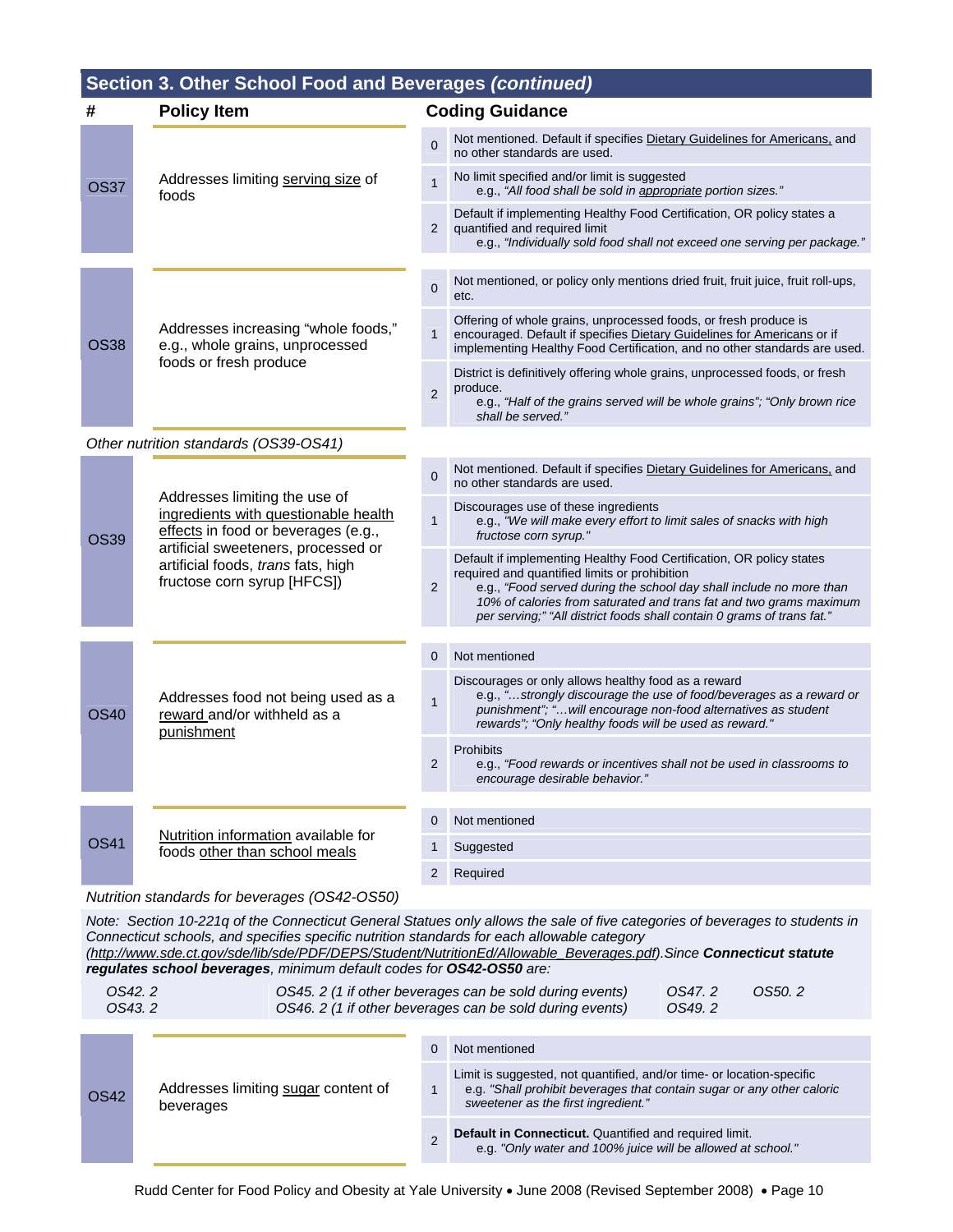## **Section 3. Other School Food and Beverages** *(continued)* **# Policy Item Coding Guidance**  0 Not mentioned 0S43 Addresses limiting fat content of 1 Limit is suggested, not quantified, and/or time- or location-specific drinks (other than milk) **2** Default in Connecticut. Quantified and required limit e.g., *"Only water and 100% juice will be allowed at school."* 0 Not mentioned or does not limit calorie content 0S44 Addresses limiting calorie content 1 Limit is suggested, not quantified, and/or time- or location-specific per serving size of beverages 2 Quantified maximum number of calories permitted per beverage or serving size 0 Not mentioned 0S45 Addresses limiting regular (sugar-<br>
1 Regular soda allowed during certain times or in certain locations sweetened) soda 2 **Default in Connecticut.** Soda is prohibited e.g., *"Soda will not be available on school grounds"; "Only water,*

Addresses limiting beverages other than soda containing added caloric

teas, juice drinks, energy drinks and

content of flavored milk

OS48 | Addresses limiting fat content of milk

Addresses serving size limits for

beverages

OS50

- *100% juice, and fat-free milk will be available at school."*
- 0 Not mentioned 1 Beverages with added caloric sweeteners allowed during certain times or<br>in certain locations nimit sould containing added calong<br>OS46 Sweeteners such as sweetened

#### sports drinks 2 **Default in Connecticut.** Other beverages with added caloric sweeteners prohibited at any time or location e.g., "*Only unflavored, low-fat milk, water, and 100% juice will be*

- *available at school."*
- 0 Not mentioned 1 Limit on sugar or calorie content is not specific or required, or high OS47 Addresses limiting sugar/calorie flavored milk allowed at certain times or locations CS47
	- 2 **Default in Connecticut.** Quantified limit for sugar or calories e.g., *"Flavored milk shall contain no more than 22 g of total sugars per 8-oz. portion."*
	- $\frac{1}{2}$  Not mentioned. Mentioning nonfat or low-fat dairy products/foods does not qualify for a 1 or 2. If policy explicitly allows whole milk, code as 0.
	- 1 Nonfat or low-fat (1%) milk is mentioned; OR whole milk is prohibited, but 2% milk or "reduced-fat" milk is allowed
	- 2 Only low-fat (1%) or nonfat milk is allowed (2% and whole are prohibited)
- 0 Not mentioned  $1$  Addresses serving size limits for  $\frac{1}{1}$  Limit for drinks other than water is greater than 12 ounces, or limit is suggested **2 Default in Connecticut.** Limit for drinks other than water is 12 ounces or less

|                                                                            |   | Not mentioned                                                                                                                                                                                                                                  |
|----------------------------------------------------------------------------|---|------------------------------------------------------------------------------------------------------------------------------------------------------------------------------------------------------------------------------------------------|
| Addresses limiting caffeine content<br>of beverages (with the exception of |   | Limit is suggested, not quantified, and/or time- or location-specific                                                                                                                                                                          |
| trace amounts of naturally occurring<br>caffeine substances)               | C | Default in Connecticut. Beverages with added caffeine prohibited, OR<br>quantified limits specified<br>e.g., "All beverages served shall be caffeine-free, with the exception of<br>trace amounts of naturally occurring caffeine substances." |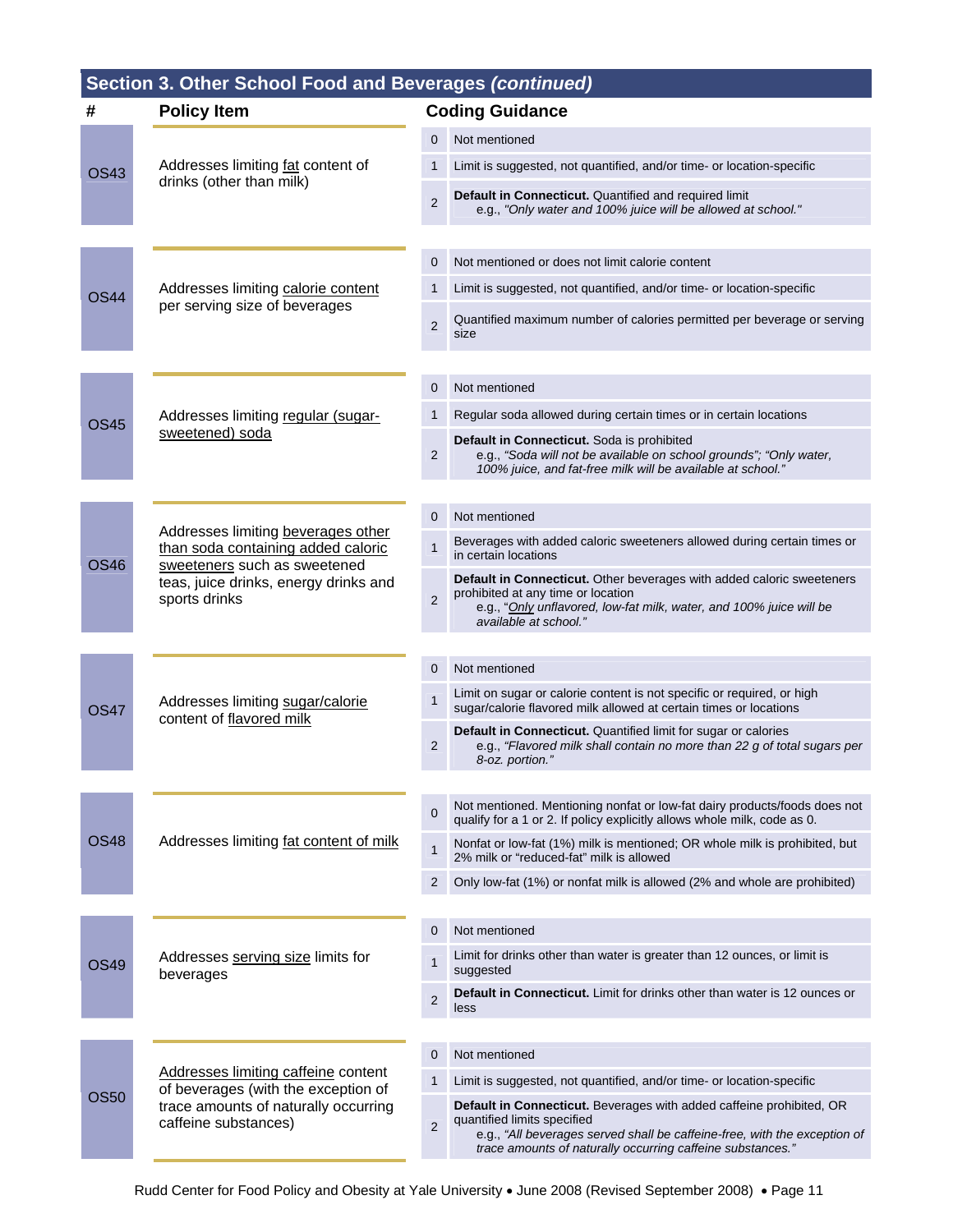| #           | <b>Policy Item</b>                | <b>Coding Guidance</b> |                                                                                                                                                     |
|-------------|-----------------------------------|------------------------|-----------------------------------------------------------------------------------------------------------------------------------------------------|
|             |                                   |                        | Not mentioned                                                                                                                                       |
|             | Addresses access to free drinking |                        | Availability of free water is encouraged                                                                                                            |
| <b>OS51</b> | water                             | 2                      | Free water is always available<br>e.g., "Students and staff will have access to free, safe, and fresh<br>drinking water throughout the school day." |

### **Section 4. Physical Education**

*See state statute and code accordingly if no standards or less restrictive standards are used. Many states list National Association for Sport & Physical Education (NASPE) standards. Only code according to NASPE if district actually requires schools to follow NASPE standards.*

| #           | <b>Policy Item</b>                                                                 | <b>Coding Guidance</b> |                                                                                                                                                                                                                                                                                                  |  |
|-------------|------------------------------------------------------------------------------------|------------------------|--------------------------------------------------------------------------------------------------------------------------------------------------------------------------------------------------------------------------------------------------------------------------------------------------|--|
|             | Addresses physical education<br>curriculum for each grade level                    | $\mathbf{0}$           | Does not specify which students will be provided PE                                                                                                                                                                                                                                              |  |
| <b>PE52</b> |                                                                                    | $\mathbf{1}$           | <b>Default in Connecticut.</b> Unclear if each grade has a physical education<br>curriculum, or a curriculum is identified but limited to only some grade<br>levels<br>e.g., "Physical education will be provided in K-8."                                                                       |  |
|             |                                                                                    | $\overline{2}$         | Clear that district has a physical education curriculum for each grade.<br>Describes a general curriculum for "PK-12," "all levels," or "all students"                                                                                                                                           |  |
|             |                                                                                    |                        |                                                                                                                                                                                                                                                                                                  |  |
|             |                                                                                    | $\Omega$               | Not mentioned                                                                                                                                                                                                                                                                                    |  |
| <b>PE53</b> | Addresses time per week of physical<br>education for elementary school<br>students | $\mathbf{1}$           | Specifies number of times per week without duration; specifies total<br>amount of physical education, but it is less than 150 minutes/week;<br>suggests that schools follow NASPE standards; OR time is specified for<br>overall physical activity that specifically includes physical education |  |
|             |                                                                                    | $\overline{2}$         | Specifies150 minutes/week or more of physical education; OR requires<br>schools to follow NASPE standards                                                                                                                                                                                        |  |
|             |                                                                                    |                        |                                                                                                                                                                                                                                                                                                  |  |
|             | Addresses time per week of physical<br>education for middle school students        | $\mathbf{0}$           | Not mentioned                                                                                                                                                                                                                                                                                    |  |
| PE54        |                                                                                    | $\mathbf{1}$           | Specifies number of times per week without duration; specifies total<br>amount of physical education, but it is less than 225 minutes/week;<br>suggests that schools follow NASPE standards; OR time is specified for<br>overall physical activity that specifically includes physical education |  |
|             |                                                                                    | $\overline{2}$         | Specifies 225 minutes/week or more of physical education; OR requires<br>schools to follow NASPE standards                                                                                                                                                                                       |  |
|             |                                                                                    |                        |                                                                                                                                                                                                                                                                                                  |  |
|             | Addresses time per week of physical<br>education for high school students          | $\overline{0}$         | Not mentioned                                                                                                                                                                                                                                                                                    |  |
| <b>PE55</b> |                                                                                    | $\mathbf{1}$           | Specifies number of times per week without duration; specifies total<br>amount of physical education, but it is less than 225 minutes/week;<br>suggests that schools follow NASPE standards; OR time is specified for<br>overall physical activity that specifically includes physical education |  |
|             |                                                                                    | $\overline{2}$         | Specifies 225 minutes/week or more of physical education; OR requires<br>schools to follow NASPE standards                                                                                                                                                                                       |  |
|             |                                                                                    |                        |                                                                                                                                                                                                                                                                                                  |  |
|             | Physical education promotes a                                                      | $\mathbf{0}$           | Not mentioned                                                                                                                                                                                                                                                                                    |  |
| <b>PE56</b> | physically active lifestyle<br>(Continues on next page $\rightarrow$ )             | $\mathbf{1}$           | Suggests that physical education classes promote a physically active<br>lifestyle<br>e.g., "Physical education programs should promote an active lifestyle."<br>OR.<br>Suggests that physical education programs focus on self-assessment                                                        |  |
|             |                                                                                    |                        |                                                                                                                                                                                                                                                                                                  |  |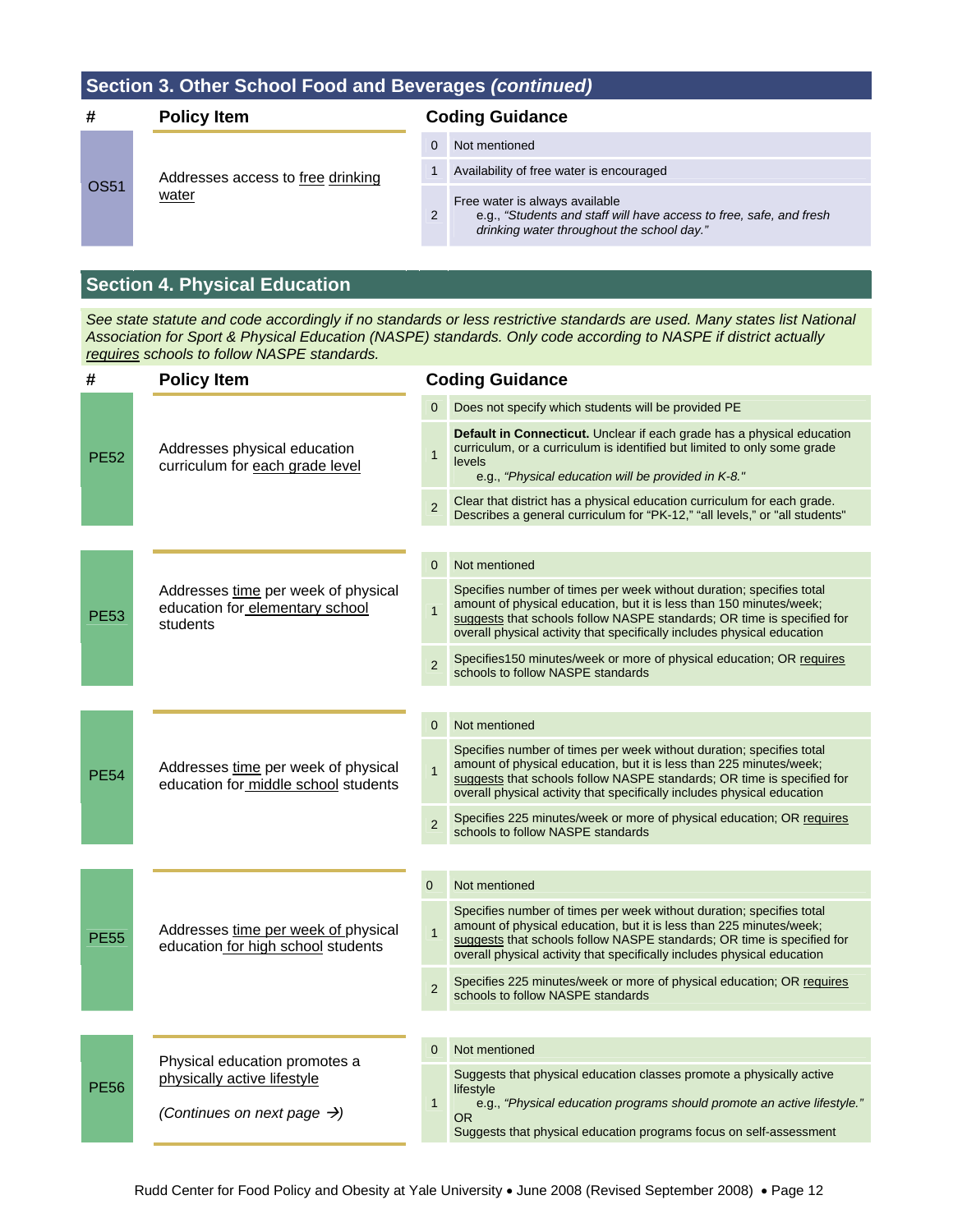## **Section 4. Physical Education** *(continued)*

| #                     | <b>Policy Item</b>                                        | <b>Coding Guidance</b> |                                                                                                                                                                                                                                                                                                                                                                                                                                                                                                                                                                                                                                                              |  |
|-----------------------|-----------------------------------------------------------|------------------------|--------------------------------------------------------------------------------------------------------------------------------------------------------------------------------------------------------------------------------------------------------------------------------------------------------------------------------------------------------------------------------------------------------------------------------------------------------------------------------------------------------------------------------------------------------------------------------------------------------------------------------------------------------------|--|
| <b>PE56</b><br>cont'd |                                                           | $\overline{2}$         | Default if policy requires "Connecticut Frameworks", "Healthy and<br>Balanced Living Curriculum Framework", "NASPE Standards", or<br>"Connecticut Physical Education Guide to K-12 Program Development;"<br>Requires physical education to teach lifetime activities;<br>e.g., "Physical education shall focus on personal fitness"; "shall<br>provide students PK-12 physical education that teaches students the<br>skills needed for lifelong physical fitness."<br><b>OR</b><br>Focuses on self-assessment through a "Fitnessgram" or "Activitygram."                                                                                                    |  |
|                       |                                                           | $\mathbf 0$            | Not mentioned                                                                                                                                                                                                                                                                                                                                                                                                                                                                                                                                                                                                                                                |  |
| <b>PE57</b>           | Specifies competency assessment                           | $\mathbf{1}$           | Vague and/or suggested<br>e.g., " will promote rubrics that objectively evaluate and encourage<br>active participation in physical education in all classes PK-12."                                                                                                                                                                                                                                                                                                                                                                                                                                                                                          |  |
|                       | (i.e., knowledge, skills, practice)                       | $\overline{2}$         | Assesses knowledge, skill, or practice<br>e.g., "Students shall be able to demonstrate [physical education]<br>competency through application of knowledge, skill development, and<br>practice"; "Evaluation procedures will use classroom based<br>assessment or other strategies."                                                                                                                                                                                                                                                                                                                                                                         |  |
|                       |                                                           |                        |                                                                                                                                                                                                                                                                                                                                                                                                                                                                                                                                                                                                                                                              |  |
|                       |                                                           | 0                      | Not mentioned                                                                                                                                                                                                                                                                                                                                                                                                                                                                                                                                                                                                                                                |  |
| <b>PE58</b>           | Addresses physical education<br>quality                   | $\mathbf{1}$           | Vague and/or suggested<br>e.g., "A quality PE program will be provided to all students"                                                                                                                                                                                                                                                                                                                                                                                                                                                                                                                                                                      |  |
|                       |                                                           | 2                      | <b>Default in Connecticut.</b> Curriculum is aligned with academic standards or<br>benchmarks, comprehensive in scope and sequence. Possible wording:<br>"ongoing/sequential/systematic."                                                                                                                                                                                                                                                                                                                                                                                                                                                                    |  |
|                       |                                                           | 0                      | Not mentioned. "Age appropriate" play does not qualify for a 1 or 2.                                                                                                                                                                                                                                                                                                                                                                                                                                                                                                                                                                                         |  |
|                       | Physical education program<br>promotes inclusive play     | $\mathbf{1}$           | Vague and/or suggested                                                                                                                                                                                                                                                                                                                                                                                                                                                                                                                                                                                                                                       |  |
| <b>PE59</b>           |                                                           | $\overline{2}$         | Default if policy requires "Connecticut Frameworks", "Healthy and<br>Balanced Living Curriculum Framework", "NASPE Standards", or<br>"Connecticut Physical Education Guide to K-12 Program Development;"<br>OR policy discourages bullying, restricts picking teams, promotes<br>confidence building, encourages good sportsmanship, includes students<br>who are not athletically gifted, and/or provides PE choices that match<br>ability<br>e.g., "The physical education program shall meet the needs of all<br>students, including those who are not athletically gifted, and actively<br>teach cooperation, fair play, and responsible participation." |  |
|                       |                                                           |                        |                                                                                                                                                                                                                                                                                                                                                                                                                                                                                                                                                                                                                                                              |  |
|                       |                                                           | $\mathbf 0$            | Not mentioned                                                                                                                                                                                                                                                                                                                                                                                                                                                                                                                                                                                                                                                |  |
| <b>PE60</b>           | Addresses physical education<br>classes or credits        | $\mathbf{1}$           | Suggested that physical education classes or credits count toward<br>graduation and/or GPA                                                                                                                                                                                                                                                                                                                                                                                                                                                                                                                                                                   |  |
|                       |                                                           | $\overline{2}$         | Default in Connecticut. Required that physical education classes or<br>credits count toward graduation and/or GPA                                                                                                                                                                                                                                                                                                                                                                                                                                                                                                                                            |  |
|                       |                                                           | 0                      | Not mentioned                                                                                                                                                                                                                                                                                                                                                                                                                                                                                                                                                                                                                                                |  |
| <b>PE61</b>           | Addresses frequency of required                           | $\mathbf{1}$           | Suggested that students will receive daily PE                                                                                                                                                                                                                                                                                                                                                                                                                                                                                                                                                                                                                |  |
|                       | physical education (daily)                                | $\overline{2}$         | e.g., "Physical education should be provided every day"<br>Clear that all students will receive daily PE<br>e.g., "Physical education will be provided on a daily basis"                                                                                                                                                                                                                                                                                                                                                                                                                                                                                     |  |
|                       |                                                           |                        |                                                                                                                                                                                                                                                                                                                                                                                                                                                                                                                                                                                                                                                              |  |
|                       | Addresses teacher-student ratio for<br>physical education | $\mathbf 0$            | Not mentioned                                                                                                                                                                                                                                                                                                                                                                                                                                                                                                                                                                                                                                                |  |
| <b>PE62</b>           |                                                           | $\mathbf 1$            | Vague and/or suggested                                                                                                                                                                                                                                                                                                                                                                                                                                                                                                                                                                                                                                       |  |
|                       |                                                           | 2                      | Specific and required                                                                                                                                                                                                                                                                                                                                                                                                                                                                                                                                                                                                                                        |  |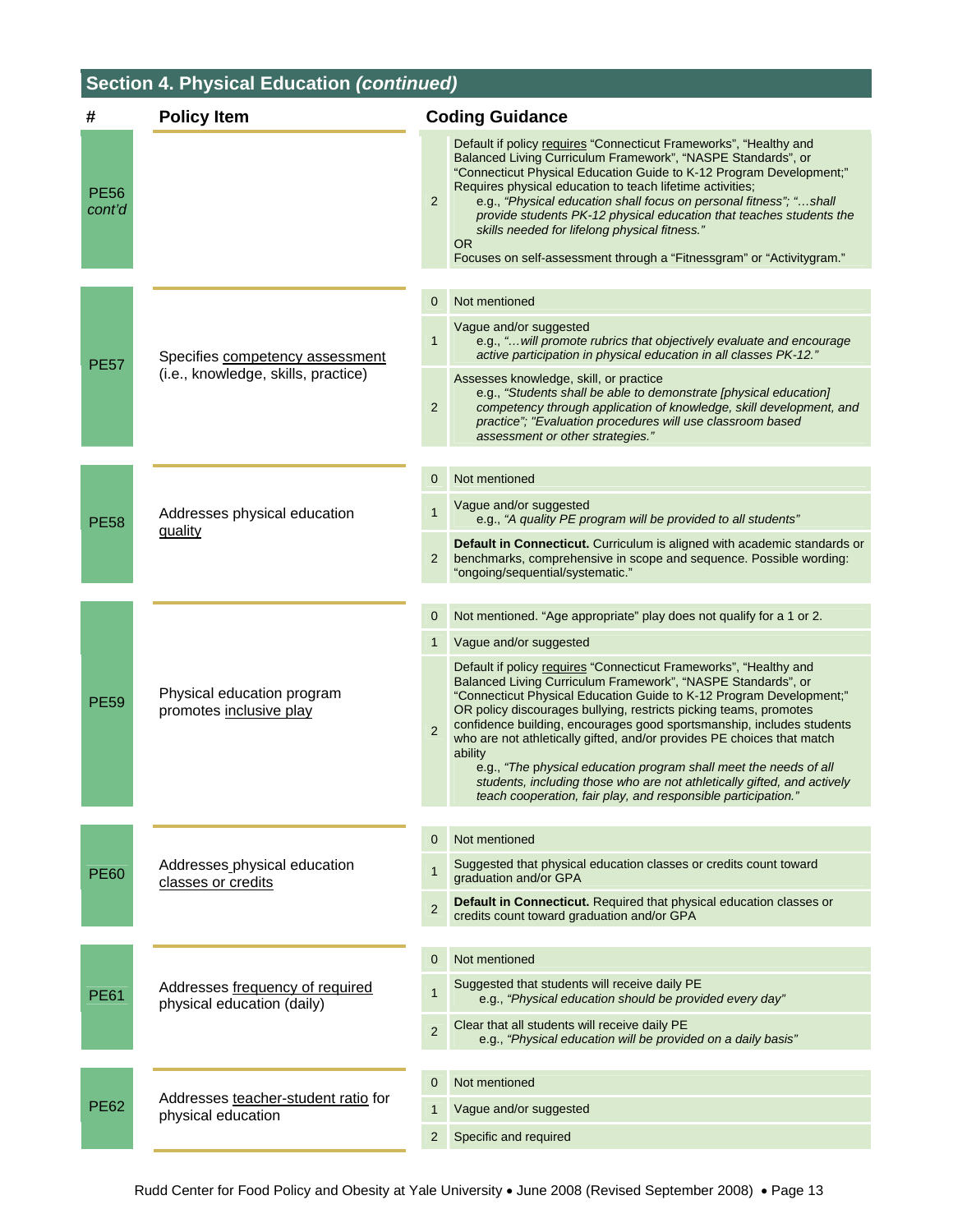## **Section 4. Physical Education** *(continued)*

| #           | <b>Policy Item</b>                                                                                             | <b>Coding Guidance</b> |                                                                                                                                                                                                                                                                                                                                |  |
|-------------|----------------------------------------------------------------------------------------------------------------|------------------------|--------------------------------------------------------------------------------------------------------------------------------------------------------------------------------------------------------------------------------------------------------------------------------------------------------------------------------|--|
|             | Addresses safe and adequate<br>equipment and facilities for physical<br>education                              | $\mathbf{0}$           | Not mentioned                                                                                                                                                                                                                                                                                                                  |  |
|             |                                                                                                                | 1                      | Suggested or encouraged                                                                                                                                                                                                                                                                                                        |  |
| PE63        |                                                                                                                | $\overline{2}$         | Ensures equipment and facilities are safe and adequate<br>e.g., "The physical education program shall be provided adequate<br>space and equipment and conform to all applicable safety standards."                                                                                                                             |  |
|             |                                                                                                                |                        |                                                                                                                                                                                                                                                                                                                                |  |
|             |                                                                                                                | 0                      | Not mentioned. Recess and other physical activity do not qualify.                                                                                                                                                                                                                                                              |  |
| <b>PE64</b> | Addresses amount of time devoted<br>to moderate to vigorous activity in<br>physical education                  | $\mathbf{1}$           | Suggested, duration not specified, and/or duration is less than 50% of<br>class time<br>e.g., "The physical education program shall devote as much class time<br>as possible to moderate and vigorous activity."                                                                                                               |  |
|             |                                                                                                                | $\overline{2}$         | At least 50% of class time is designated for moderate to vigorous activity<br>e.g., "All physical education classes to include at least 50% of<br>moderate to vigorous activity."                                                                                                                                              |  |
|             |                                                                                                                |                        |                                                                                                                                                                                                                                                                                                                                |  |
|             |                                                                                                                | 0                      | Not mentioned                                                                                                                                                                                                                                                                                                                  |  |
| <b>PE65</b> | Addresses qualifications for physical<br>education instructors                                                 | $\mathbf{1}$           | Credentials are vaguely referred to or suggested<br>e.g., "Physical education shall be taught be an appropriate staff<br>member"; "When possible, PE will be taught by a licensed instructor."                                                                                                                                 |  |
|             |                                                                                                                | $\overline{2}$         | <b>Default in Connecticut.</b> Requires PE to be taught by a licensed<br>instructor. Default if NASPE standards specified.<br>e.g., "Physical education will be taught by a licensed instructor."                                                                                                                              |  |
|             |                                                                                                                |                        |                                                                                                                                                                                                                                                                                                                                |  |
|             |                                                                                                                | 0                      | Not mentioned                                                                                                                                                                                                                                                                                                                  |  |
| PE66        | District provides physical education<br>training for teachers                                                  | $\mathbf{1}$           | Refers to general training, not physical education training; AND/OR refers<br>to general staff<br>e.g., "Provide teachers and other staff with adequate training in<br>promoting active lifestyles"                                                                                                                            |  |
|             |                                                                                                                | $\overline{c}$         | Provision of physical education training is required<br>e.g., "Ensures physical education staff will receive professional<br>development on a yearly basis."                                                                                                                                                                   |  |
|             |                                                                                                                |                        |                                                                                                                                                                                                                                                                                                                                |  |
|             | Addresses physical education                                                                                   | 0                      | Not mentioned, or waivers for physical education are explicitly allowed                                                                                                                                                                                                                                                        |  |
| PE67        | waiver requirements (e.g.,<br>substituting physical education                                                  | $\mathbf{1}$           | Physical education waivers are discouraged, or waivers are limited to<br>physical activities (e.g., team sports)                                                                                                                                                                                                               |  |
|             | requirement with other activities)                                                                             | 2                      | Prohibits substituting physical education for other physical activities                                                                                                                                                                                                                                                        |  |
|             |                                                                                                                |                        |                                                                                                                                                                                                                                                                                                                                |  |
|             |                                                                                                                | 0                      | Not mentioned                                                                                                                                                                                                                                                                                                                  |  |
| <b>PE68</b> | Requires students to participate in<br>an annual health assessment (e.g.,<br>fitness or Body Mass Index [BMI]) | $\mathbf{1}$           | Vague, suggested, and/or unclear how often<br>e.g., "shall introduce developmentally appropriate components of a<br>health-related fitness assessment (Connecticut Physical Fitness<br>Assessment)."<br><b>OR</b><br>Assessment is specific and required, but a positive approach to<br>communicating results is not mentioned |  |
|             |                                                                                                                | $\overline{2}$         | Type of assessment is specified and required, and a positive approach to<br>communicating results is mentioned<br>e.g., "Confidential health reports will be sent directly to parents and will<br>include additional resources."                                                                                               |  |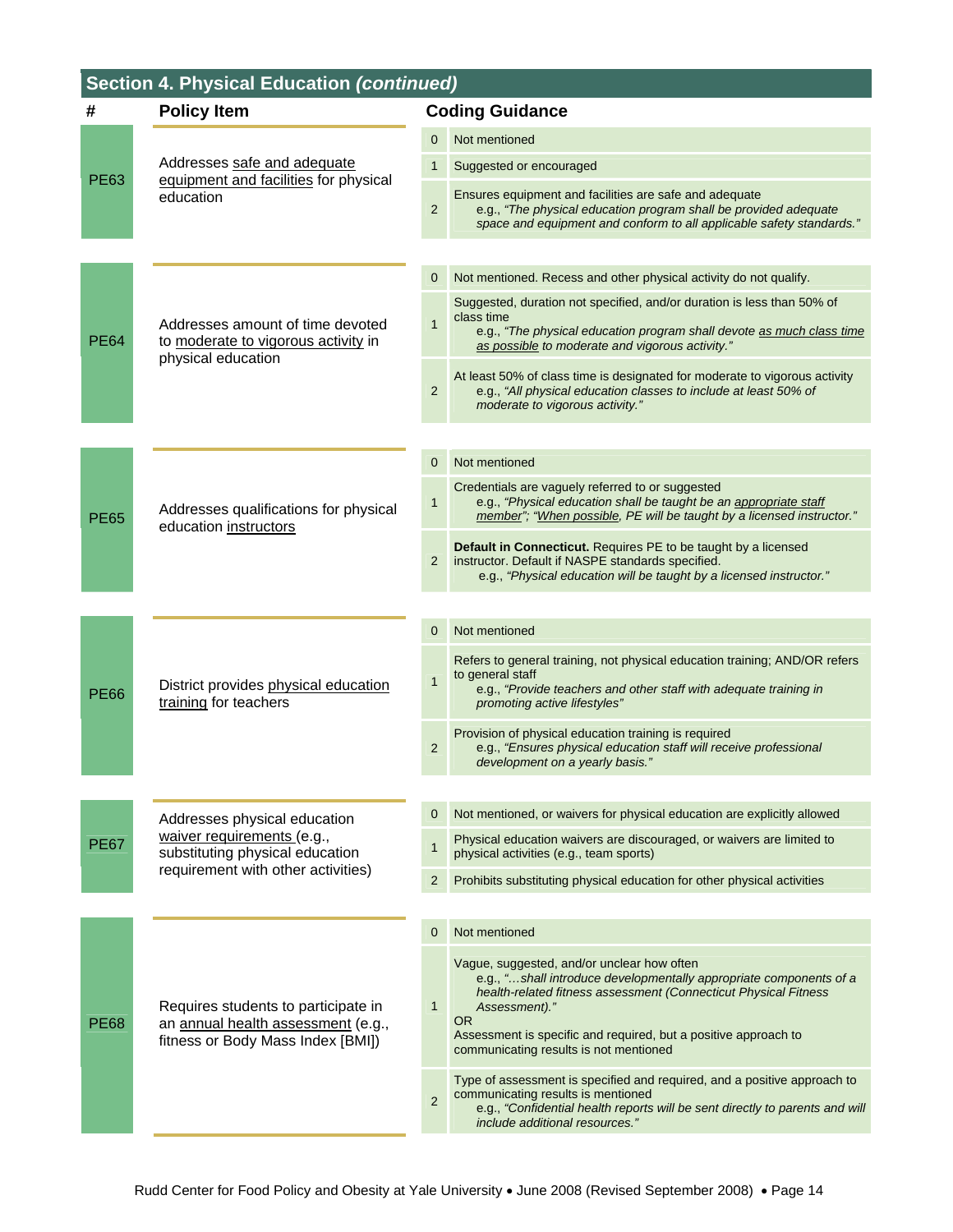## **Section 5. Physical Activity**

| #                                                                                                                                                                                                     | <b>Policy Item</b>                                                                                      | <b>Coding Guidance</b>                  |                                                                                                                                                                                                                                                                                                            |
|-------------------------------------------------------------------------------------------------------------------------------------------------------------------------------------------------------|---------------------------------------------------------------------------------------------------------|-----------------------------------------|------------------------------------------------------------------------------------------------------------------------------------------------------------------------------------------------------------------------------------------------------------------------------------------------------------|
| Federal Wellness: Includes goals for<br>physical activity that are designed to<br>promote student wellness in a<br><b>PA69</b><br>manner that the local education<br>agency determines is appropriate |                                                                                                         | 0                                       | Not mentioned, or policy clearly detracts from requirement                                                                                                                                                                                                                                                 |
|                                                                                                                                                                                                       |                                                                                                         | 1                                       | Physical activity goal is implied                                                                                                                                                                                                                                                                          |
|                                                                                                                                                                                                       | 2                                                                                                       | Any physical activity goal is mentioned |                                                                                                                                                                                                                                                                                                            |
|                                                                                                                                                                                                       |                                                                                                         |                                         |                                                                                                                                                                                                                                                                                                            |
|                                                                                                                                                                                                       | Physical activity provided for every<br>grade level                                                     | 0                                       | Not mentioned                                                                                                                                                                                                                                                                                              |
| <b>PA70</b>                                                                                                                                                                                           |                                                                                                         | 1                                       | Policy refers to "students," but it is not clear that each grade level will<br>receive physical activity outside of physical education<br>e.g., " provide adequate time for students to be engaged in physical<br>activity, which includes physical education, recess, and co-curricular<br>activities."   |
|                                                                                                                                                                                                       |                                                                                                         | $\overline{2}$                          | Clear that each grade will receive physical activity outside of physical<br>education<br>e.g., "Physical activity will be integrated across the curricula for all                                                                                                                                          |
|                                                                                                                                                                                                       |                                                                                                         |                                         | grades (PK-12) and throughout the school day."                                                                                                                                                                                                                                                             |
|                                                                                                                                                                                                       |                                                                                                         |                                         | Not mentioned                                                                                                                                                                                                                                                                                              |
|                                                                                                                                                                                                       |                                                                                                         | 0                                       |                                                                                                                                                                                                                                                                                                            |
| <b>PA71</b>                                                                                                                                                                                           | Includes physical activity<br>opportunities for school staff                                            | 1                                       | Suggested provision<br>e.g., " will promote periodic and ongoing programs to increase the<br>activity choices for faculty and staff."                                                                                                                                                                      |
|                                                                                                                                                                                                       |                                                                                                         | 2                                       | <b>Required provision</b>                                                                                                                                                                                                                                                                                  |
|                                                                                                                                                                                                       |                                                                                                         |                                         |                                                                                                                                                                                                                                                                                                            |
|                                                                                                                                                                                                       | Regular physical activity<br>opportunities are provided<br>throughout the day<br>(NOT including recess) | 0                                       | Not mentioned, or only addresses physical activity before or after school                                                                                                                                                                                                                                  |
| <b>PA72</b>                                                                                                                                                                                           |                                                                                                         | $\mathbf{1}$                            | Vague and/or suggested<br>e.g., "Classrooms shall incorporate, where possible, appropriate, short<br>breaks that include physical movement."                                                                                                                                                               |
|                                                                                                                                                                                                       |                                                                                                         | $\overline{2}$                          | Required<br>e.g., "Physical activity opportunities shall be offered daily during the<br>school day."                                                                                                                                                                                                       |
|                                                                                                                                                                                                       |                                                                                                         |                                         |                                                                                                                                                                                                                                                                                                            |
|                                                                                                                                                                                                       | Addresses physical activity through<br>intramurals or interscholastic<br>activities                     | 0                                       | Not mentioned                                                                                                                                                                                                                                                                                              |
| <b>PA73</b>                                                                                                                                                                                           |                                                                                                         | $\mathbf{1}$                            | Vague and/or suggested provision<br>e.g., "Intramural offerings should be maintained at present levels and<br>steadily increased to accommodate elementary, middle and high<br>school grades."                                                                                                             |
|                                                                                                                                                                                                       |                                                                                                         | 2                                       | Provision of intramurals or interscholastic activities is required                                                                                                                                                                                                                                         |
|                                                                                                                                                                                                       |                                                                                                         |                                         |                                                                                                                                                                                                                                                                                                            |
| <b>PA74</b>                                                                                                                                                                                           | Addresses community use of school<br>facilities for physical activity outside<br>of the school day      | 0                                       | Not mentioned                                                                                                                                                                                                                                                                                              |
|                                                                                                                                                                                                       |                                                                                                         | $\mathbf{1}$                            | Availability of school facilities for physical activity is suggested<br>e.g., "The district should allow community based organizations to use<br>facilities outside of school hours."                                                                                                                      |
|                                                                                                                                                                                                       |                                                                                                         | $\overline{2}$                          | Policy states effort to promote the use of facilities, or policy clearly states<br>that facilities will be available.<br>e.g., "The district is encouraged to promote the use of school facilities<br>outside of school hours for physical activity programs offered by<br>community based organizations." |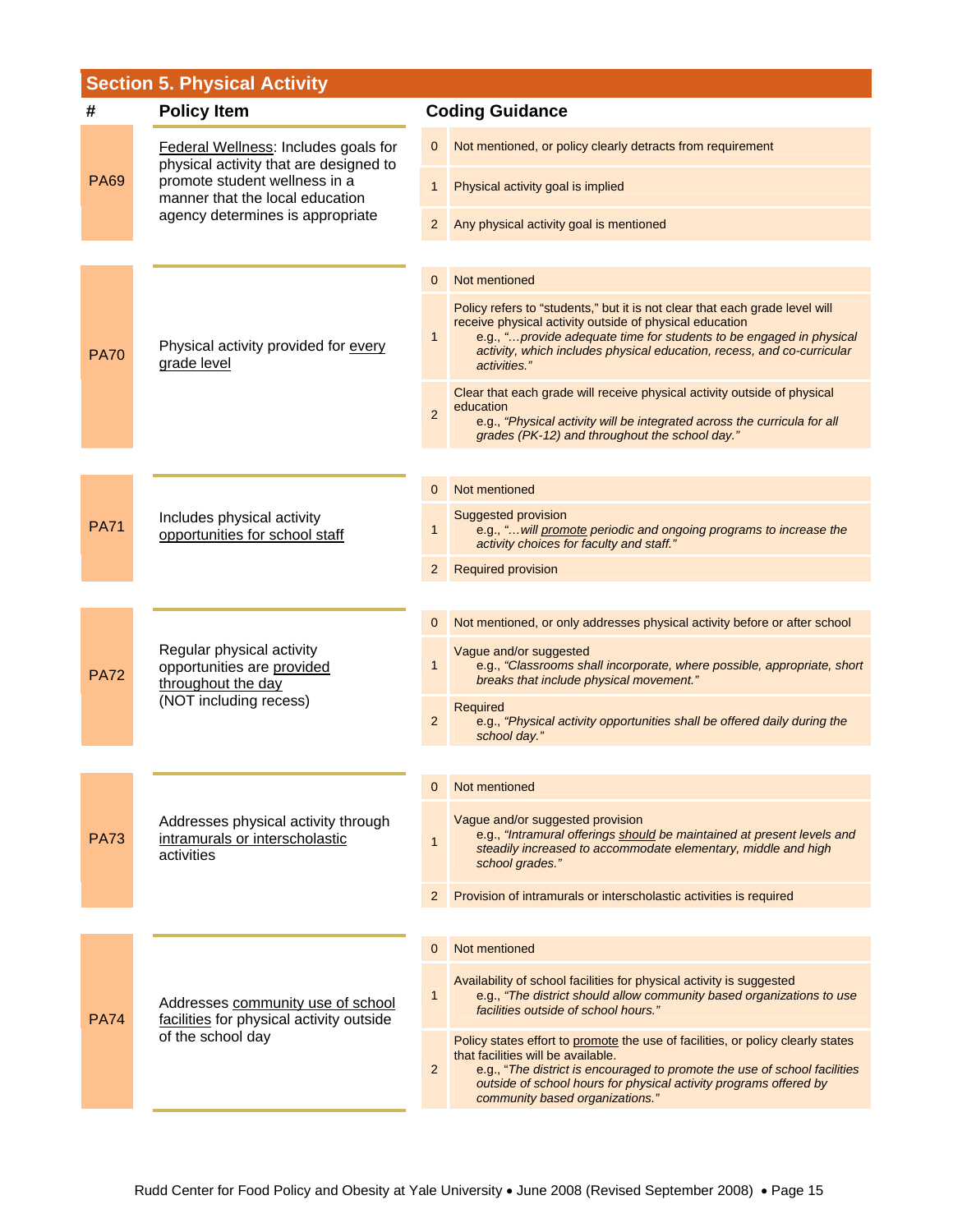| <b>Section 5. Physical Activity (continued)</b> |                                                                              |                |                                                                                                                                                                                                                                                                                                                                                                                        |  |
|-------------------------------------------------|------------------------------------------------------------------------------|----------------|----------------------------------------------------------------------------------------------------------------------------------------------------------------------------------------------------------------------------------------------------------------------------------------------------------------------------------------------------------------------------------------|--|
| #                                               | <b>Policy Item</b>                                                           |                | <b>Coding Guidance</b>                                                                                                                                                                                                                                                                                                                                                                 |  |
| <b>PA75</b>                                     | Addresses safe active routes to<br>school                                    | $\Omega$       | Not mentioned                                                                                                                                                                                                                                                                                                                                                                          |  |
|                                                 |                                                                              | $\mathbf{1}$   | Vague and/or suggested<br>e.g., "The school district may consider programs such as promoting<br>safe and walkable routes to school."                                                                                                                                                                                                                                                   |  |
|                                                 |                                                                              | $\overline{2}$ | Policy states effort to promote safe active routes to school (e.g., by<br>seeking funding, working with local transit, organizing walking school bus,<br>ensuring safe walking paths)<br>e.g., "Each school is responsible for working with community groups to<br>facilitate and promote walking and biking to school by students and<br>staff using safe routes and safe practices." |  |
|                                                 |                                                                              |                |                                                                                                                                                                                                                                                                                                                                                                                        |  |
|                                                 | Addresses not using physical activity<br>(extra or restricted) as punishment | 0              | Not mentioned                                                                                                                                                                                                                                                                                                                                                                          |  |
| <b>PA76</b>                                     |                                                                              | $\mathbf{1}$   | <b>Discouraged</b><br>e.g., "Students should not be pulled out of physical education for any<br>other content area instruction or punishment."                                                                                                                                                                                                                                         |  |
|                                                 |                                                                              | $\overline{2}$ | Prohibited<br>e.g., "Staff members shall not deny participation in recess or other<br>physical activity opportunities as a form of discipline or punishment<br>unless the safety of students is in question."                                                                                                                                                                          |  |
|                                                 |                                                                              |                |                                                                                                                                                                                                                                                                                                                                                                                        |  |
|                                                 | Addresses recess frequency or<br>amount in elementary school                 | 0              | Not mentioned                                                                                                                                                                                                                                                                                                                                                                          |  |
| <b>PA77</b>                                     |                                                                              | $\mathbf{1}$   | Frequency or amount is vague and/or suggested<br>e.g., "Supervised recess time should be provided to all students within<br>each school day at all elementary schools."                                                                                                                                                                                                                |  |
|                                                 |                                                                              | $\overline{2}$ | Specific and required<br>e.g., "All elementary school students shall have daily recess"                                                                                                                                                                                                                                                                                                |  |
|                                                 |                                                                              |                |                                                                                                                                                                                                                                                                                                                                                                                        |  |
| <b>PA78</b>                                     | Addresses recess quality to promote<br>physical activity                     | 0              | Not mentioned                                                                                                                                                                                                                                                                                                                                                                          |  |
|                                                 |                                                                              | 1              | Vague or weak language                                                                                                                                                                                                                                                                                                                                                                 |  |
|                                                 |                                                                              | $\overline{2}$ | Strong, specific language encouraging physical activity and/or outdoor<br>play, even if it refers to elementary students only<br>e.g., "All elementary school students shall have daily recess, during<br>which schools shall provide space, equipment and an environment<br>conducive to safe and enjoyable activity."                                                                |  |

## **Section 6. Communication and Promotion**

| #    | <b>Policy Item</b>                                                                                                                                                                                                     | <b>Coding Guidance</b> |                                                                                                                                                                                                                   |
|------|------------------------------------------------------------------------------------------------------------------------------------------------------------------------------------------------------------------------|------------------------|-------------------------------------------------------------------------------------------------------------------------------------------------------------------------------------------------------------------|
| CP79 | Federal Wellness: Involve parents,<br>students, and representatives of the<br>school food authority, the school<br>board, school administrators, and<br>the public in the development of the<br>school wellness policy |                        | Note: This should have happened in the past because this language deals<br>exclusively with policy DEVELOPMENT. However, language indicating<br>future plans (i.e., "shall form a committee") is scored the same. |
|      |                                                                                                                                                                                                                        | $\Omega$               | Neither policy nor supporting documentation specifies who was on policy<br>development team                                                                                                                       |
|      |                                                                                                                                                                                                                        |                        | Policy (or supporting documentation) specifies who was on policy<br>development team, but not all required groups were represented                                                                                |
|      |                                                                                                                                                                                                                        | $\overline{2}$         | Policy (or supporting documentation) specifies who was on policy<br>development team and all required groups were represented                                                                                     |
|      |                                                                                                                                                                                                                        |                        |                                                                                                                                                                                                                   |
|      | Includes staff wellness programs<br>specifically addressing the health of<br>staff                                                                                                                                     | $\Omega$               | Not mentioned                                                                                                                                                                                                     |
| CP80 |                                                                                                                                                                                                                        | $\mathbf{1}$           | Program suggested<br>e.g., " will promote periodic and ongoing programs to increase<br>nutritional knowledge and activity for faculty and staff."                                                                 |
|      |                                                                                                                                                                                                                        | 2                      | Program required<br>e.g., "Presentations on nutrition will be provided"; "Activity programs"<br>will be available for staff, and gym memberships will be subsidized."                                             |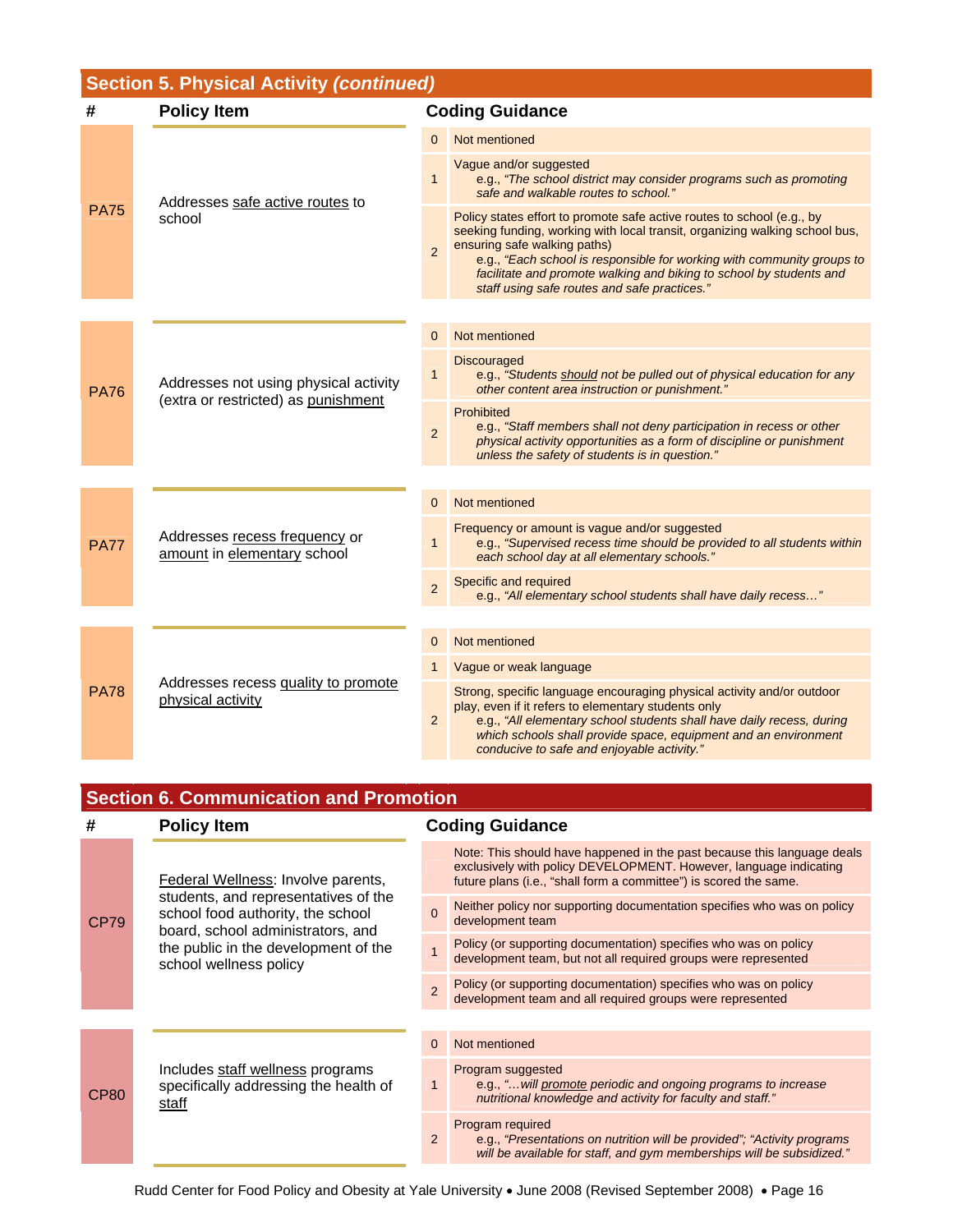| Section 6. Communication and Promotion (continued) |                                                                                                                                                                                                                                                                                                                                                                                                                                           |                |                                                                                                                                                                                                                                                                                                                                                                                                                                                                                                                                                                                                                                                                       |  |
|----------------------------------------------------|-------------------------------------------------------------------------------------------------------------------------------------------------------------------------------------------------------------------------------------------------------------------------------------------------------------------------------------------------------------------------------------------------------------------------------------------|----------------|-----------------------------------------------------------------------------------------------------------------------------------------------------------------------------------------------------------------------------------------------------------------------------------------------------------------------------------------------------------------------------------------------------------------------------------------------------------------------------------------------------------------------------------------------------------------------------------------------------------------------------------------------------------------------|--|
| #                                                  | <b>Policy Item</b>                                                                                                                                                                                                                                                                                                                                                                                                                        |                | <b>Coding Guidance</b>                                                                                                                                                                                                                                                                                                                                                                                                                                                                                                                                                                                                                                                |  |
| <b>CP81</b>                                        | Addresses consistency of nutrition<br>messages                                                                                                                                                                                                                                                                                                                                                                                            | 0              | Not mentioned                                                                                                                                                                                                                                                                                                                                                                                                                                                                                                                                                                                                                                                         |  |
|                                                    |                                                                                                                                                                                                                                                                                                                                                                                                                                           | 1              | Vague and/or suggested<br>e.g., "The entire school environmentshall be aligned with healthy<br>school goals" (Although "shall" is required, "aligned" is vague); " will<br>encourage menu choices linked with the nutrition education<br>curriculum."                                                                                                                                                                                                                                                                                                                                                                                                                 |  |
|                                                    |                                                                                                                                                                                                                                                                                                                                                                                                                                           | $\overline{2}$ | Specific and required<br>e.g., "The school environment, including cafeteria and classroom, shall<br>provide clear and consistent messages that reinforce healthy eating."                                                                                                                                                                                                                                                                                                                                                                                                                                                                                             |  |
|                                                    | Encourages staff to role model<br>healthy behaviors                                                                                                                                                                                                                                                                                                                                                                                       | 0              | Not mentioned                                                                                                                                                                                                                                                                                                                                                                                                                                                                                                                                                                                                                                                         |  |
| <b>CP82</b>                                        |                                                                                                                                                                                                                                                                                                                                                                                                                                           | 1              | Suggested that school will encourage staff to model healthy behavior<br>e.g., "Each school in the district should encourage staff to model"                                                                                                                                                                                                                                                                                                                                                                                                                                                                                                                           |  |
|                                                    |                                                                                                                                                                                                                                                                                                                                                                                                                                           | $\overline{c}$ | Required that school will encourage staff to model healthy behavior<br>e.g., "Staff will be encouraged to model healthy eating and physical<br>activity as a valuable part of daily life."                                                                                                                                                                                                                                                                                                                                                                                                                                                                            |  |
| <b>CP83</b>                                        | Specifies who in the district is<br>responsible for wellness/health<br>communication beyond required<br>policy implementation reporting                                                                                                                                                                                                                                                                                                   | 0              | Not mentioned                                                                                                                                                                                                                                                                                                                                                                                                                                                                                                                                                                                                                                                         |  |
|                                                    |                                                                                                                                                                                                                                                                                                                                                                                                                                           | 1              | Specifies who is responsible, and communication is suggested; OR "the<br>district" is specified as being responsible for communication<br>e.g., "Teachers and staff can post websites on nutrition topics."                                                                                                                                                                                                                                                                                                                                                                                                                                                           |  |
|                                                    |                                                                                                                                                                                                                                                                                                                                                                                                                                           | $\overline{2}$ | Specifies who is responsible, and communication is required. Acceptable:<br>"Superintendent" or "designee."<br>e.g., "Food services will provide families opportunities for input and<br>monitoring of their children's food purchases at the K-8 level."                                                                                                                                                                                                                                                                                                                                                                                                             |  |
|                                                    |                                                                                                                                                                                                                                                                                                                                                                                                                                           |                |                                                                                                                                                                                                                                                                                                                                                                                                                                                                                                                                                                                                                                                                       |  |
|                                                    | Specifies district using Centers for<br>Disease Control and Prevention's                                                                                                                                                                                                                                                                                                                                                                  | 0              | Not mentioned                                                                                                                                                                                                                                                                                                                                                                                                                                                                                                                                                                                                                                                         |  |
|                                                    | (CDC) Coordinated School Health<br>Program (CSHP) model or other<br>coordinated/comprehensive method.<br>The CSHP model consists of 8<br>interactive components: (1) health<br>education, (2) family/community<br>involvement, (3) health promotion for<br>staff, (4) healthy school<br>environment, (5) counseling,<br>psychological and social services,<br>(6) physical education, (7) health<br>services, and (8) nutrition services. |                |                                                                                                                                                                                                                                                                                                                                                                                                                                                                                                                                                                                                                                                                       |  |
| <b>CP84</b>                                        |                                                                                                                                                                                                                                                                                                                                                                                                                                           | $\mathbf{1}$   | Mentions that district is considering use or working toward use of a<br>coordinated school health model<br>e.g., "We will strive toward integrating nutrition into a coordinated<br>school health approach."                                                                                                                                                                                                                                                                                                                                                                                                                                                          |  |
|                                                    |                                                                                                                                                                                                                                                                                                                                                                                                                                           | $\overline{2}$ | Includes language to institutionalize a coordinated school health model<br>e.g., "Schools will link nutrition education activities with the<br>coordinated school health program."                                                                                                                                                                                                                                                                                                                                                                                                                                                                                    |  |
|                                                    |                                                                                                                                                                                                                                                                                                                                                                                                                                           | $\mathbf 0$    | Not mentioned                                                                                                                                                                                                                                                                                                                                                                                                                                                                                                                                                                                                                                                         |  |
| <b>CP85</b>                                        | Addresses methods to solicit or<br>encourage input from stakeholder<br>groups (e.g., two-way sharing)                                                                                                                                                                                                                                                                                                                                     | 1              | Specific methods suggested<br>e.g., "should encourage feedback from parents and community<br>through stakeholder meetings."                                                                                                                                                                                                                                                                                                                                                                                                                                                                                                                                           |  |
|                                                    |                                                                                                                                                                                                                                                                                                                                                                                                                                           | $\overline{2}$ | Required to solicit input from stakeholders, and specific methods are<br>named<br>e.g., "Students will be given the opportunity to provide input on local,<br>cultural, and favorite ethnic foods"; "The school will consider student<br>needs in planning for a healthy school nutrition environment. Students<br>will be asked for input and feedback through the use of student<br>surveys and attention will be given to their comments."; "Shall provide<br>periodic food promotions to encourage taste testing of healthy new<br>foods being introduced on the menu"; "The food service director will be<br>available to speak with parents during open house." |  |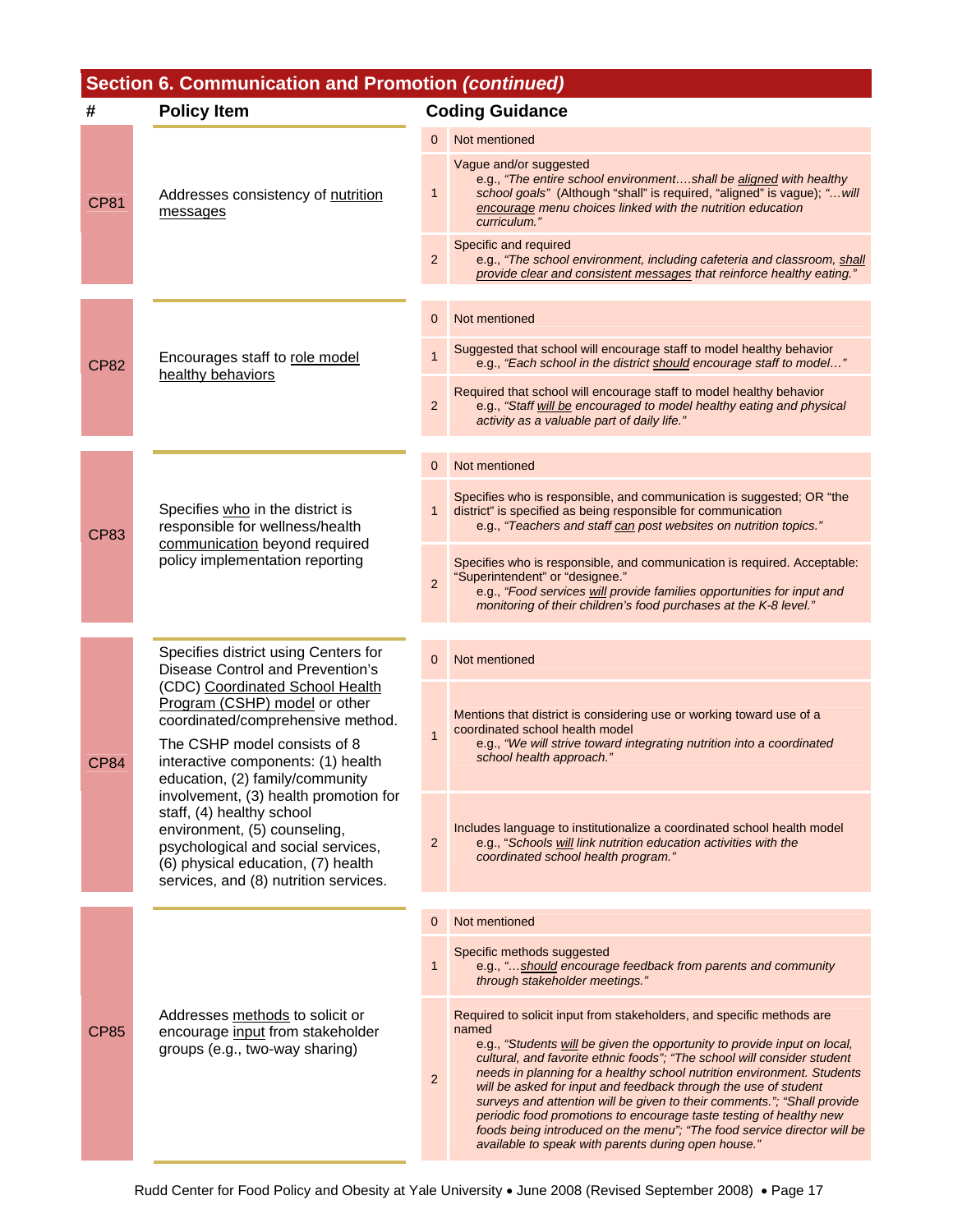## **Section 6. Communication and Promotion** *(continued)*

| #           | <b>Policy Item</b>                                                                                                                                                  | <b>Coding Guidance</b> |                                                                                                                                                                                                                                                                                                                                                                                                                                                                                  |
|-------------|---------------------------------------------------------------------------------------------------------------------------------------------------------------------|------------------------|----------------------------------------------------------------------------------------------------------------------------------------------------------------------------------------------------------------------------------------------------------------------------------------------------------------------------------------------------------------------------------------------------------------------------------------------------------------------------------|
|             | Specifies how district will engage<br>parents or community to meet<br>district wellness goals<br>(e.g., through website, email, parent<br>conferences, events etc.) | $\Omega$               | Not mentioned                                                                                                                                                                                                                                                                                                                                                                                                                                                                    |
|             |                                                                                                                                                                     | $\overline{1}$         | Unclear if school will engage parents or community, and specific methods<br>are named<br>e.g., "Nutrition information should be provided to parents and staff<br>through newsletters, publications, health fairs, and other activities"                                                                                                                                                                                                                                          |
| <b>CP86</b> |                                                                                                                                                                     | $\overline{2}$         | Clear that the school will engage parents or community, and specific<br>methods are listed. OK if it is not clear that each specific method will be<br>used.<br>e.g., "Nutrition education will be provided to parents through handouts,<br>the school website, articles and information provided in district or<br>school newsletters, presentations that focus on nutrition and healthy<br>lifestyles, and through any other appropriate means available to reach<br>parents." |
|             |                                                                                                                                                                     | 0                      | Not mentioned                                                                                                                                                                                                                                                                                                                                                                                                                                                                    |
| CP87        | Specifies what content/information<br>district communicates to parents                                                                                              | $\mathbf{1}$           | It is suggested that schools communicate content/information to parents<br>e.g., "Nutrition information should be provided to parents on but not<br>limited to: healthy snack ideas, healthy breakfast"                                                                                                                                                                                                                                                                          |
|             |                                                                                                                                                                     | $\mathbf{2}$           | It is required for school to communicate content/information with parents<br>and content is specific (wellness policy, lists of foods for healthy lunches or<br>celebrations, opportunities for physical activity before and after school,<br>$etc.$ )<br>e.g., "The District will provide parents with healthy snack ideas."                                                                                                                                                    |
|             |                                                                                                                                                                     |                        |                                                                                                                                                                                                                                                                                                                                                                                                                                                                                  |
|             |                                                                                                                                                                     | 0                      | Not mentioned                                                                                                                                                                                                                                                                                                                                                                                                                                                                    |
| <b>CP88</b> | Specifies marketing to promote<br>healthy choices                                                                                                                   | $\mathbf{1}$           | Vague and/or suggested<br>e.g., "It is recommended that organizations operating concessions at<br>school functions market healthy food choices at a lower profit margin<br>to encourage student selection."                                                                                                                                                                                                                                                                      |
|             |                                                                                                                                                                     | 2                      | Specific (posters, pricing structures, etc.) and required                                                                                                                                                                                                                                                                                                                                                                                                                        |
|             |                                                                                                                                                                     |                        |                                                                                                                                                                                                                                                                                                                                                                                                                                                                                  |
|             | Specifies restricting marketing of<br>unhealthful choices                                                                                                           | $\mathbf 0$            | Not mentioned                                                                                                                                                                                                                                                                                                                                                                                                                                                                    |
| <b>CP89</b> |                                                                                                                                                                     | 1                      | Suggested and/or applicable in some areas or during certain times<br>e.g., "Display and advertising of foods with minimal nutritional value is<br>strongly discouraged on school grounds."                                                                                                                                                                                                                                                                                       |
|             |                                                                                                                                                                     | $\overline{2}$         | Required (at all times implied)<br>e.g., "Education materials shall be free of brands and illustrations of<br>unhealthful foods"; "Soft drink logos are not allowed on school<br>materials or on school property."                                                                                                                                                                                                                                                               |
|             |                                                                                                                                                                     |                        |                                                                                                                                                                                                                                                                                                                                                                                                                                                                                  |
| CP90        | Establishes a health advisory<br>committee or school health council<br>that is ongoing beyond policy<br>development                                                 | $\mathbf 0$            | Not mentioned                                                                                                                                                                                                                                                                                                                                                                                                                                                                    |
|             |                                                                                                                                                                     | 1                      | Suggested and/or not clear that the committee will be ongoing                                                                                                                                                                                                                                                                                                                                                                                                                    |
|             |                                                                                                                                                                     | $\overline{2}$         | Committee is required and clearly ongoing<br>e.g., "The Nutrition and Physical Activity Advisory Council shall include<br>(list of stakeholders) and shall meet a minimum of two times annually<br>to monitor and evaluate the implementation of the policy."                                                                                                                                                                                                                    |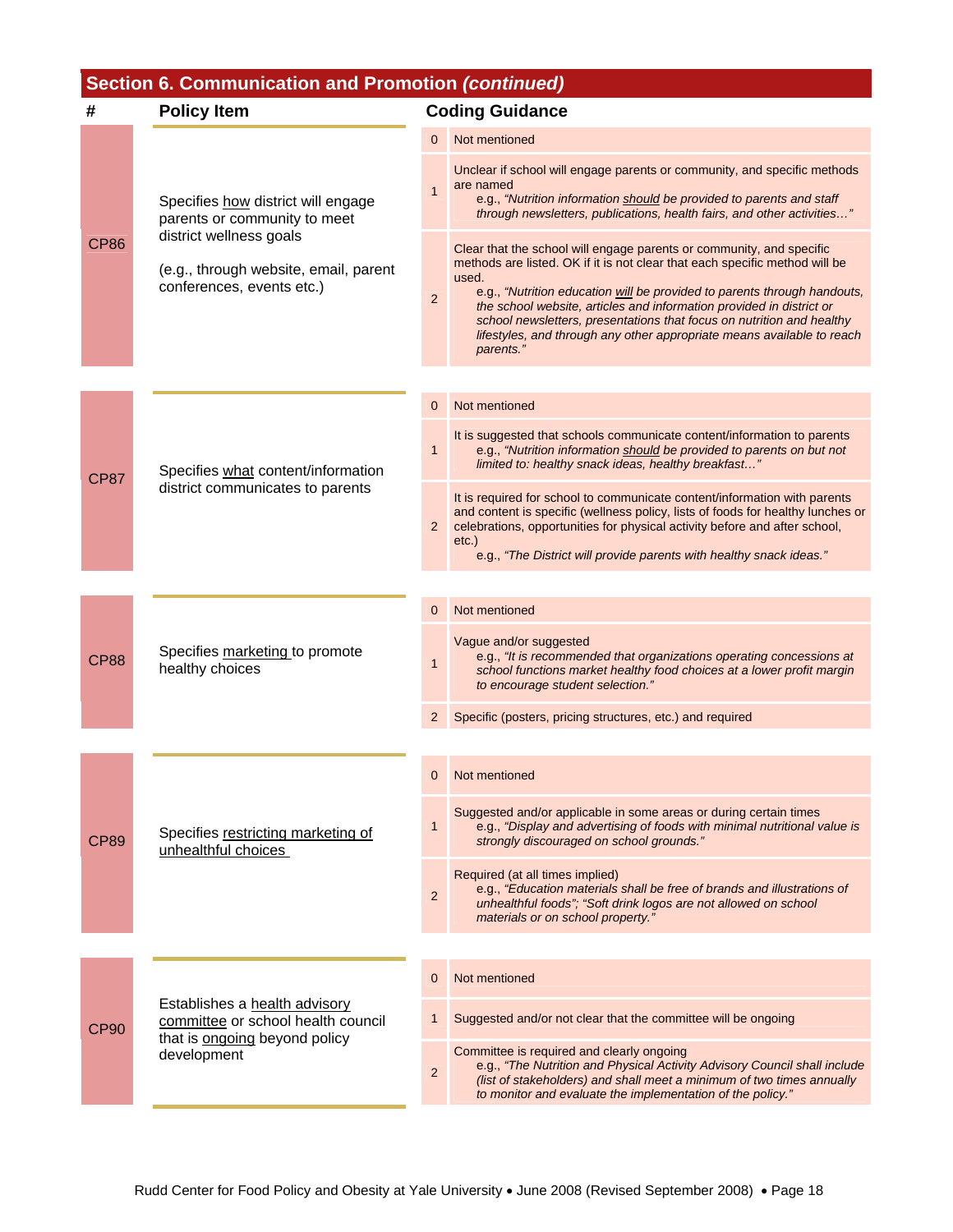## **Section 7. Evaluation**

| #   | <b>Policy Item</b>                                                                                                                                                                                                                                                                                                                                | <b>Coding Guidance</b> |                                                                                                                                                                                                                                                                                                                                                                                                                                                                                                                                                                                                                                                                                                                                                                                                                                    |
|-----|---------------------------------------------------------------------------------------------------------------------------------------------------------------------------------------------------------------------------------------------------------------------------------------------------------------------------------------------------|------------------------|------------------------------------------------------------------------------------------------------------------------------------------------------------------------------------------------------------------------------------------------------------------------------------------------------------------------------------------------------------------------------------------------------------------------------------------------------------------------------------------------------------------------------------------------------------------------------------------------------------------------------------------------------------------------------------------------------------------------------------------------------------------------------------------------------------------------------------|
| E91 | Federal Wellness: Establish a plan<br>for measuring implementation of the<br>local wellness policy, including<br>designation of one or more persons<br>within the local educational agency<br>or at each school, as appropriate,<br>charged with operational<br>responsibility for ensuring that the<br>school meets the local wellness<br>policy | $\Omega$               | Not mentioned                                                                                                                                                                                                                                                                                                                                                                                                                                                                                                                                                                                                                                                                                                                                                                                                                      |
|     |                                                                                                                                                                                                                                                                                                                                                   | $\overline{1}$         | Describes a plan, and does not designate one or more persons charged<br>with ensuring compliance                                                                                                                                                                                                                                                                                                                                                                                                                                                                                                                                                                                                                                                                                                                                   |
|     |                                                                                                                                                                                                                                                                                                                                                   | $\overline{2}$         | Describes a plan and designates one or more persons charged with<br>ensuring compliance<br>e.g., "A district-wide Wellness Committee shall be established for the<br>purpose of monitoring the implementation of the district's Wellness<br>Policy and its nutrition and physical activity components through the<br>Superintendent or his/her designee, as determined necessary"; "The<br>Superintendent or designee shall ensure compliance with established<br>district wide nutrition and physical activity policies. In each school, the<br>building administrator or designee shall ensure compliance with those<br>policies in his or her school."                                                                                                                                                                          |
|     |                                                                                                                                                                                                                                                                                                                                                   |                        |                                                                                                                                                                                                                                                                                                                                                                                                                                                                                                                                                                                                                                                                                                                                                                                                                                    |
|     |                                                                                                                                                                                                                                                                                                                                                   | 0                      | Not mentioned                                                                                                                                                                                                                                                                                                                                                                                                                                                                                                                                                                                                                                                                                                                                                                                                                      |
| E92 | Addresses a plan for policy<br>implementation, including a person<br>or group responsible (initial or<br>ongoing)                                                                                                                                                                                                                                 | 1                      | Identifies having or developing a plan without strong language, or without<br>identifying a person or group responsible<br>e.g., "The district will strive to implement the policy by"                                                                                                                                                                                                                                                                                                                                                                                                                                                                                                                                                                                                                                             |
|     |                                                                                                                                                                                                                                                                                                                                                   | $\overline{2}$         | Using strong language, identifies having or developing a plan for<br>implementation and identifies a person or group responsible<br>e.g., "The Superintendent or designee shall ensure compliance with<br>established district wide nutrition and physical activity policies. In each<br>school, the building administrator or designee shall ensure compliance<br>with those policies in his or her school "                                                                                                                                                                                                                                                                                                                                                                                                                      |
|     |                                                                                                                                                                                                                                                                                                                                                   |                        |                                                                                                                                                                                                                                                                                                                                                                                                                                                                                                                                                                                                                                                                                                                                                                                                                                    |
|     | Addresses a plan for policy<br>evaluation, including a person/group<br>responsible for tracking outcomes                                                                                                                                                                                                                                          | $\overline{0}$         | Not mentioned                                                                                                                                                                                                                                                                                                                                                                                                                                                                                                                                                                                                                                                                                                                                                                                                                      |
|     |                                                                                                                                                                                                                                                                                                                                                   | $\mathbf{1}$           | Some kind of pre-post assessment is implied<br>e.g., "The district shall conduct an assessment of the health and<br>fitness policy."                                                                                                                                                                                                                                                                                                                                                                                                                                                                                                                                                                                                                                                                                               |
| E93 |                                                                                                                                                                                                                                                                                                                                                   | 2 <sup>2</sup>         | An evaluation plan is required, a person/group responsible for tracking<br>evaluation is/are identified, AND specific outcomes to be measured are<br>stated (e.g., health impact, fiscal impact, student learning, School Health<br>Index)<br>e.g., "The Advisory Council shall meet at least annually to review<br>nutrition and physical activity policies, evidence on student health<br><i>impact, and effective programs and program elements.</i> "                                                                                                                                                                                                                                                                                                                                                                          |
|     |                                                                                                                                                                                                                                                                                                                                                   |                        |                                                                                                                                                                                                                                                                                                                                                                                                                                                                                                                                                                                                                                                                                                                                                                                                                                    |
|     | Addresses the audience and<br>frequency of a report on compliance<br>and/or evaluation                                                                                                                                                                                                                                                            | $\mathbf{0}$           | Not mentioned                                                                                                                                                                                                                                                                                                                                                                                                                                                                                                                                                                                                                                                                                                                                                                                                                      |
| E94 |                                                                                                                                                                                                                                                                                                                                                   |                        | Some kind of report on compliance or evaluation is implied                                                                                                                                                                                                                                                                                                                                                                                                                                                                                                                                                                                                                                                                                                                                                                         |
|     |                                                                                                                                                                                                                                                                                                                                                   | $\overline{2}$         | Policy must meet all of the following criteria:<br>Reporting on compliance or evaluation is required<br>Specific items are stated (e.g., compliance with nutrition guidelines,<br>listing of activities and programs conducted to promote nutrition and<br>physical activity, recommendations for policy and/or program<br>revisions, feedback received from stakeholders)<br>- It is clear that a report will be made to a specific audience (e.g., board<br>of education, administration, Parent Teacher Association [PTA]/<br>Parent Teacher Organization [PTO], and the public)<br>Frequency of reporting is stated<br>e.g., "The advisory council shall prepare a report annually for the<br>Superintendent evaluating the implementation of the policy and<br>regulations and include any recommended changes or revisions." |